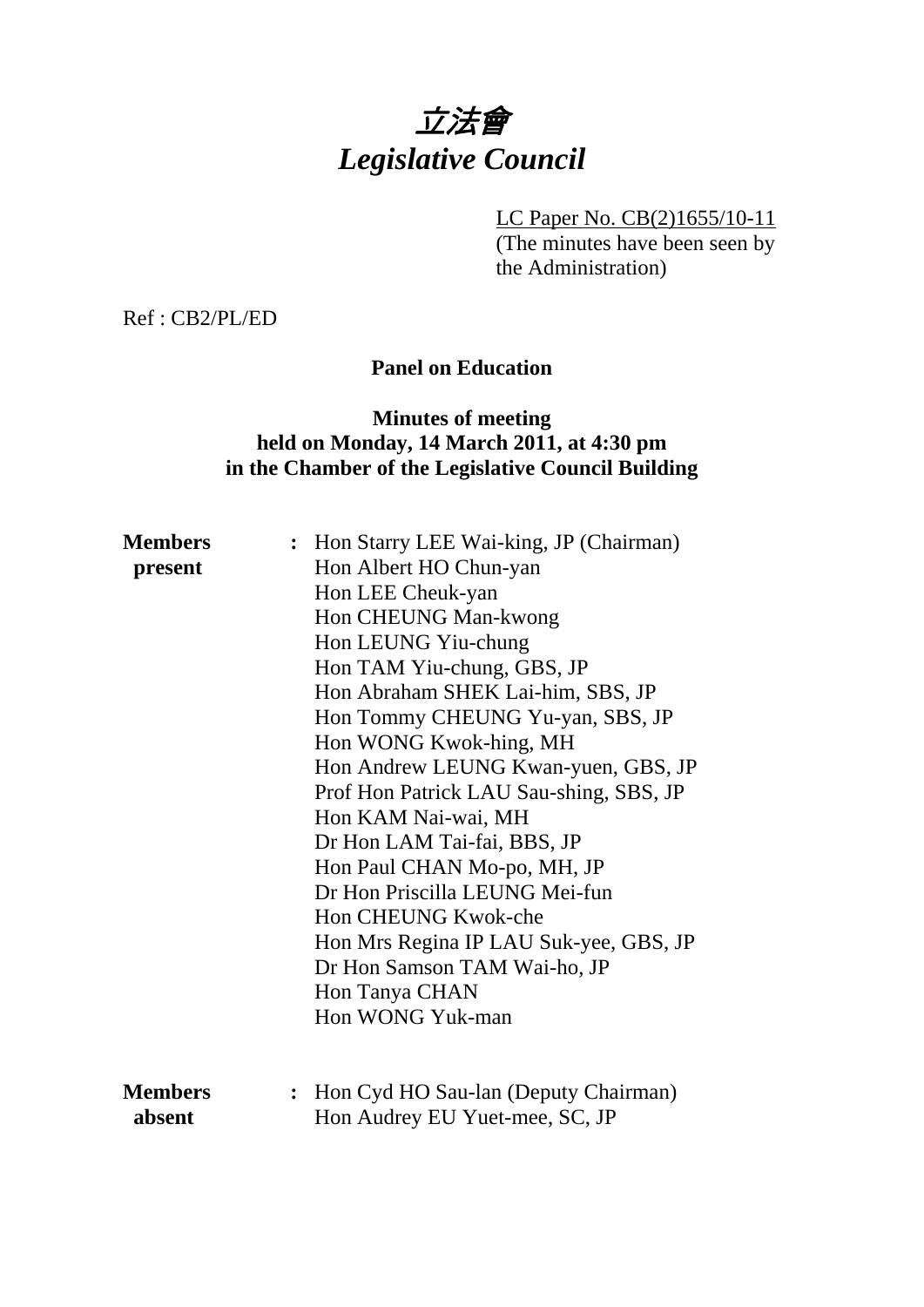**Public Officers :** Agenda item V

 **attending** 

Mr Kenneth CHEN Wei-on, JP Under Secretary for Education

Ms Mable CHAN Deputy Secretary for Education (2)

Dr CHEUNG Kwok-wah Principal Assistant Secretary (Curriculum Development), Education Bureau

Ms IP Ling-bik Principal Assistant Secretary (Education Commission & Planning), Education Bureau

Agenda item VI

Mr Kenneth CHEN Wei-on, JP Under Secretary for Education

Ms Amy WONG Principal Assistant Secretary (Higher Education), Education Bureau

Mr Michael V Stone, JP Secretary-General, University Grants Committee Secretariat

Mrs Dorothy MA CHOW Pui-fun Deputy Secretary-General, University Grants Committee Secretariat

Attendance by : Agenda item VI  **invitation** 

Vocational Training Council

Dr Hon Andrew LEUNG Kwan-yuen Chairman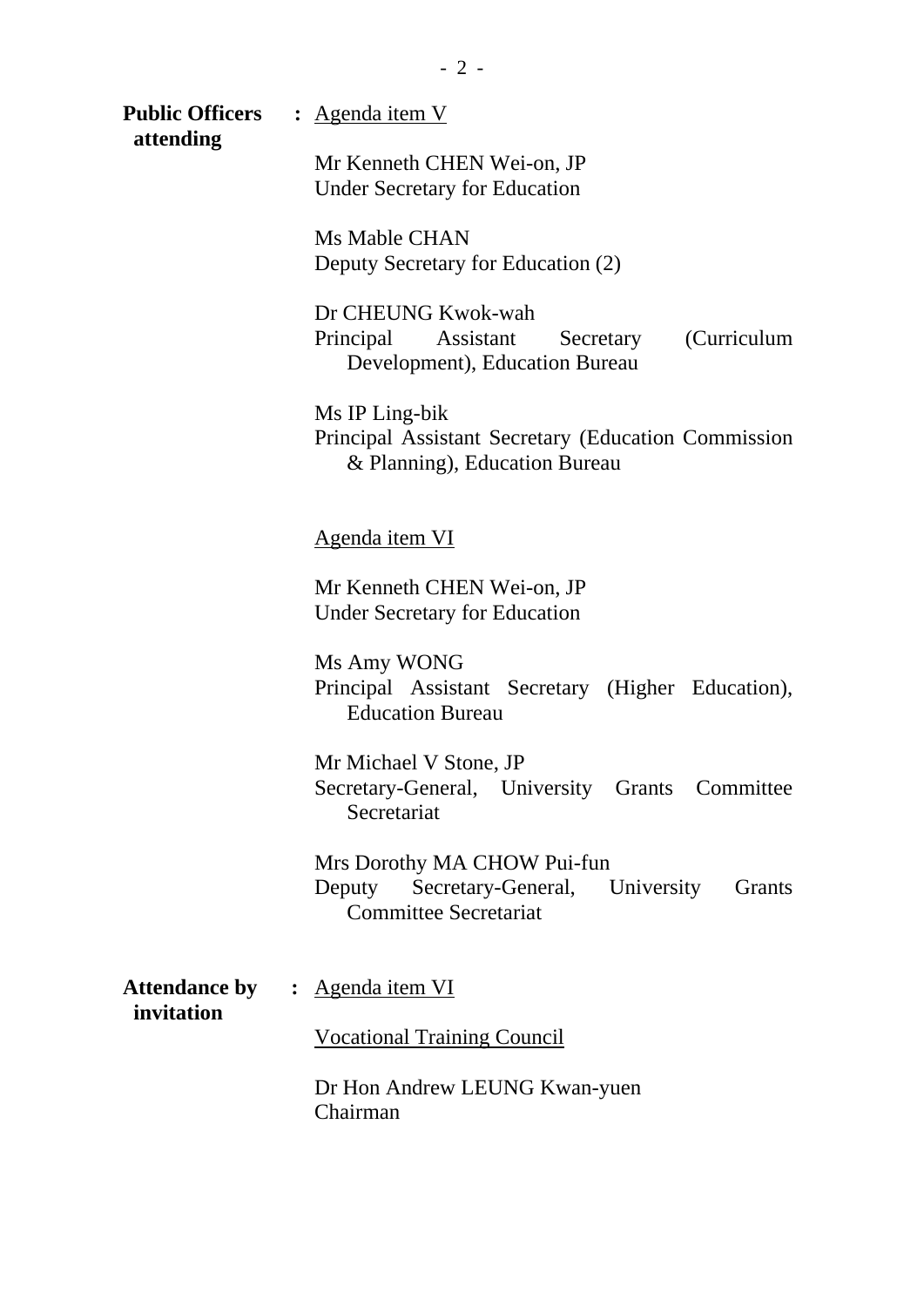Vocational Training Council Academic Staff Association

Mr Albert LI Sau-sang President

Hong Kong Institute of Technology

Ms Joy SHI Mei-chun President

The Hong Kong Academy for Performing Arts

Professor Kevin Thompson **Director** 

Federation of Hong Kong Higher Education Staff Association

Professor SHUM Ka-ping Chairperson

Hong Kong Baptist University

Professor Franklin LUK Vice-President (Academic)

Mr Raymond HO Man-kit Sai Kung District Council Member

Vocational Training Council Teachers' Association

Ms Joyce LI Wai-ying JEC-Secretary

City University of Hong Kong

Professor Arthur Ellis Provost

The Hong Kong Institute of Education

Professor CHENG Yin-cheong Vice-President (Research and Development)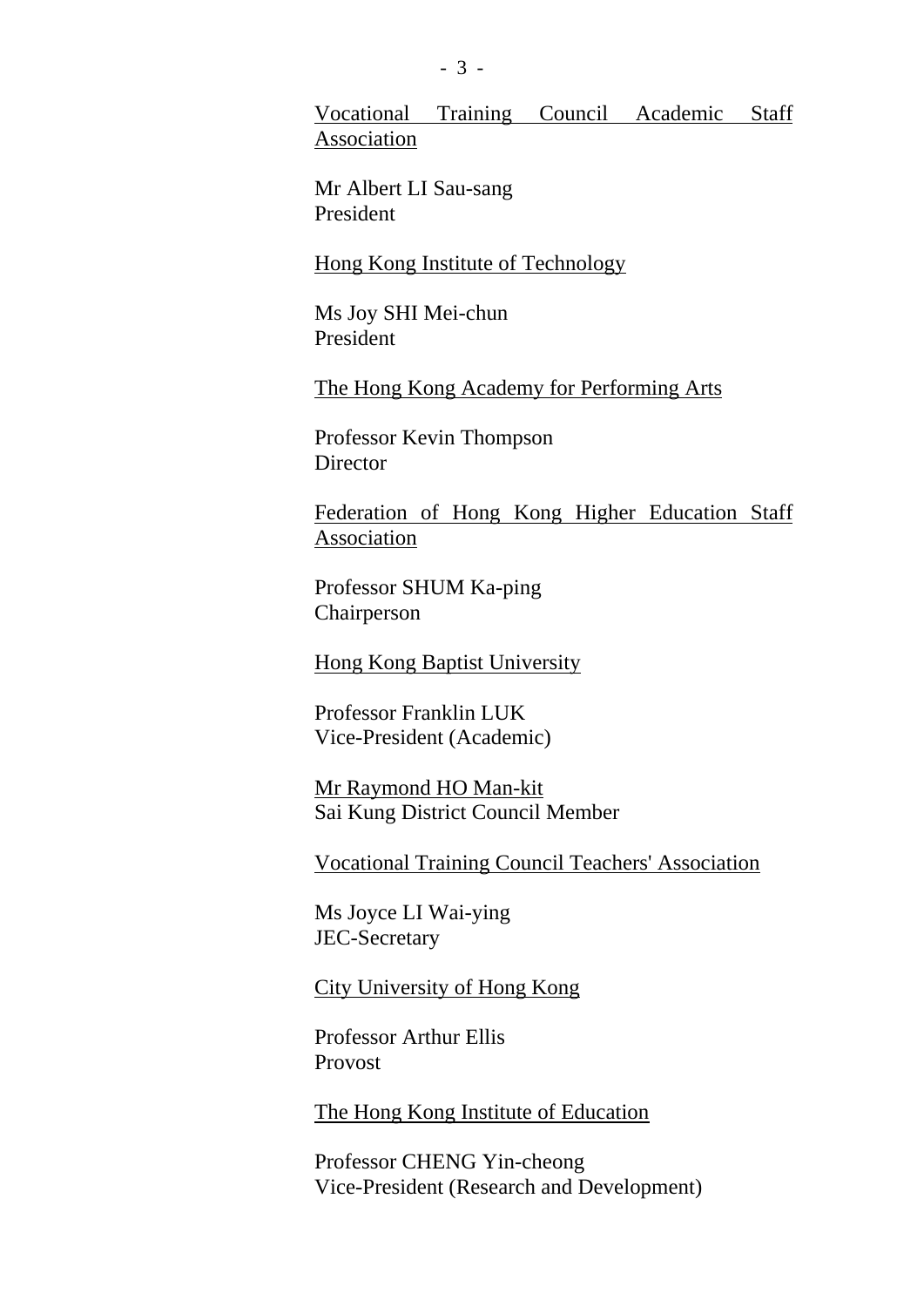#### The Hong Kong Polytechnic University

Professor Walter W YUEN Vice President (Academic Development)

City University of Hong Kong Staff Association

Dr John TSE Wing-ling Chairperson

The Chinese University of Hong Kong

Professor Benjamin W WAH Provost

Hong Kong College of Technology

Dr CHAN Cheuk-hay President and Principal

The Open University of Hong Kong

Professor Danny WONG Shek-nam Vice President (Academic)

Hong Kong Shue Yan University

Ms Andrea Hope Associate Academic Vice-President

The Hong Kong University of Science and Technology

Professor Joseph LEE Vice-President for Research and Graduate Studies

Hong Kong Professional Teachers' Union

Mr FUNG Wai-wah President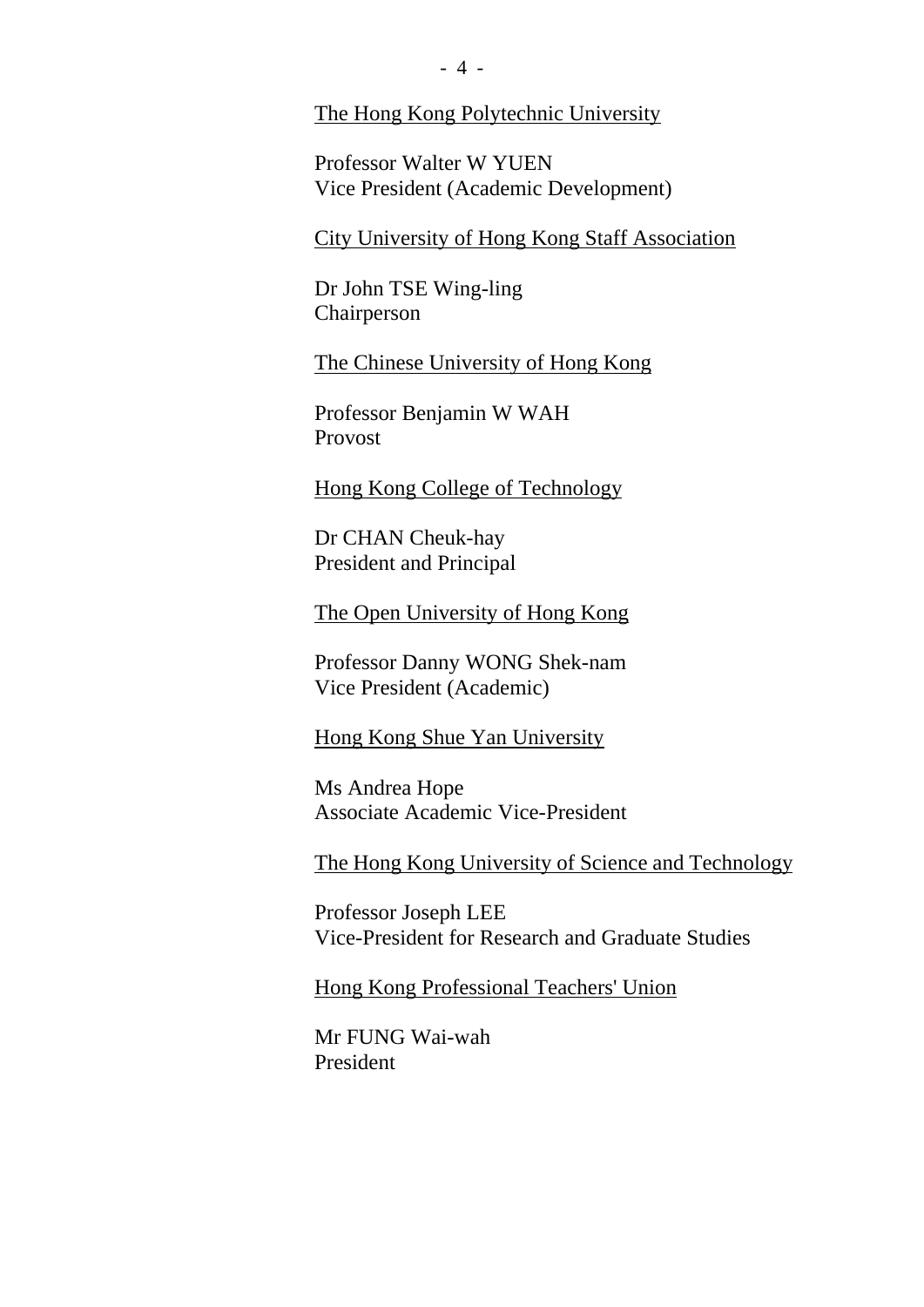Staff Association of The Chinese University of Hong Kong

Mr NG Chok-ki Treasurer

The Chinese University of Hong Kong Employees General Union

Miss Emily NG Hiu-chun President

Hong Kong Polytechnic University Staff Association

Dr Joseph LEE Chairman

The Teachers' Association of The Chinese University of Hong Kong

Professor WONG Chong-kim President

Students' Union, The Open University of Hong Kong

Mr CHAN Hoi-fai Financial Secretary

The University of Hong Kong

Professor J G Malpas Pro-Vice-Chancellor and Vice-President

Hong Kong Federation of Students

Mr YEUNG Yik-keung Representative

Hong Kong Federation of Education Workers

Mr WU Siu-wai Vice Chairman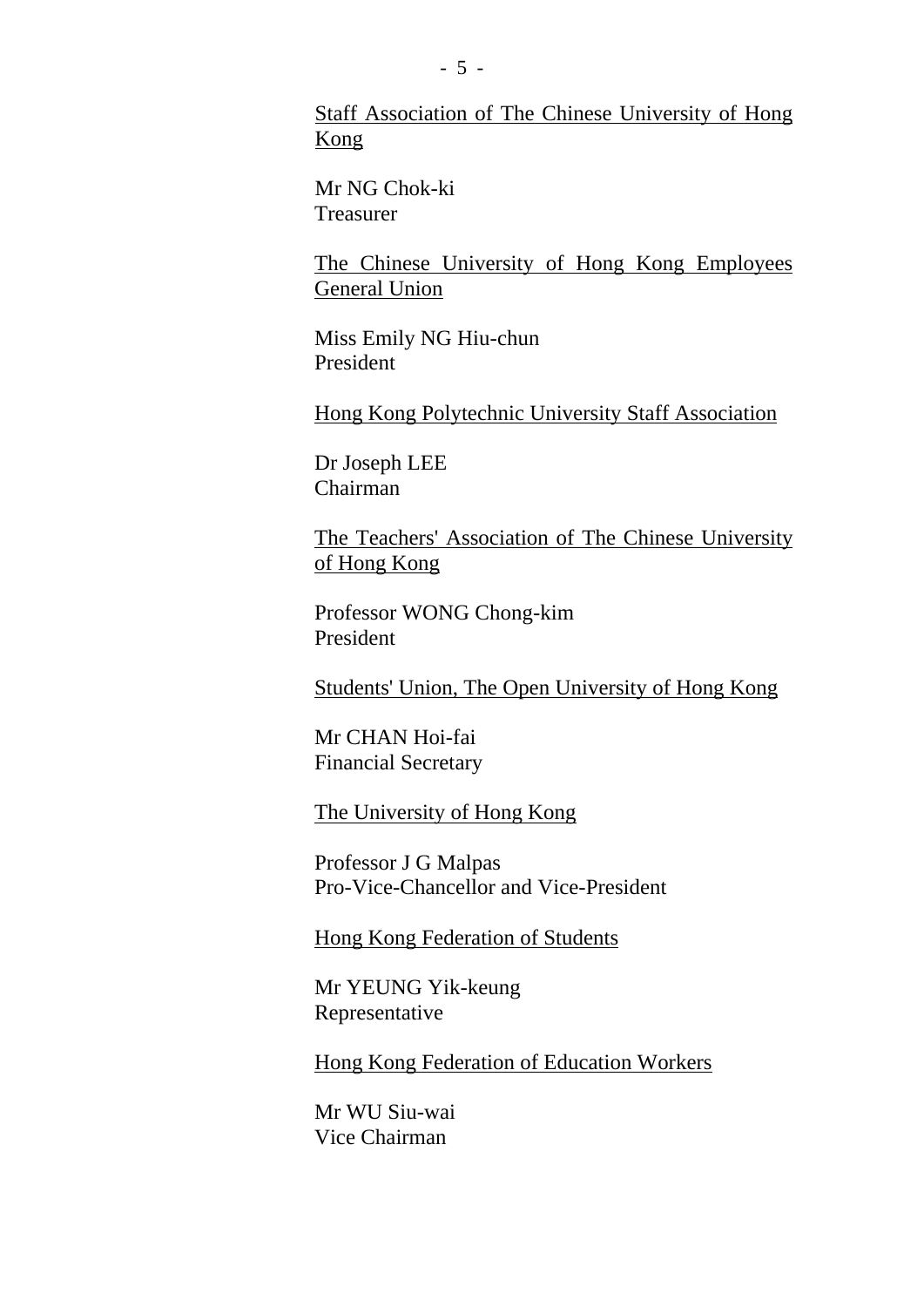Civic Party

Miss Karen MAK Member

Young Civics

Mr Justin CHIN Member

Committee on Education Policies of the Democratic **Party** 

Mr LI Yiu-kee Deputy Spokesman of Education Policies

League of Social Democrats

Mr YEUNG Ke-cheong Policy Researcher

Hong Kong Institute of Vocational Education and Hong Kong Design Institute Joint Students' Union

Mr Alex WU Chun-yeung President

The Council of Hong Kong Non-Profit Making Tertiary Institutions

Dr CHUI Hong-sheung Chairman

Education Concern Group

Mr CHAN Chung-yau Chairman

The Confederation of Tertiary Institutes Staff Unions

Professor MA Shu-yun Representative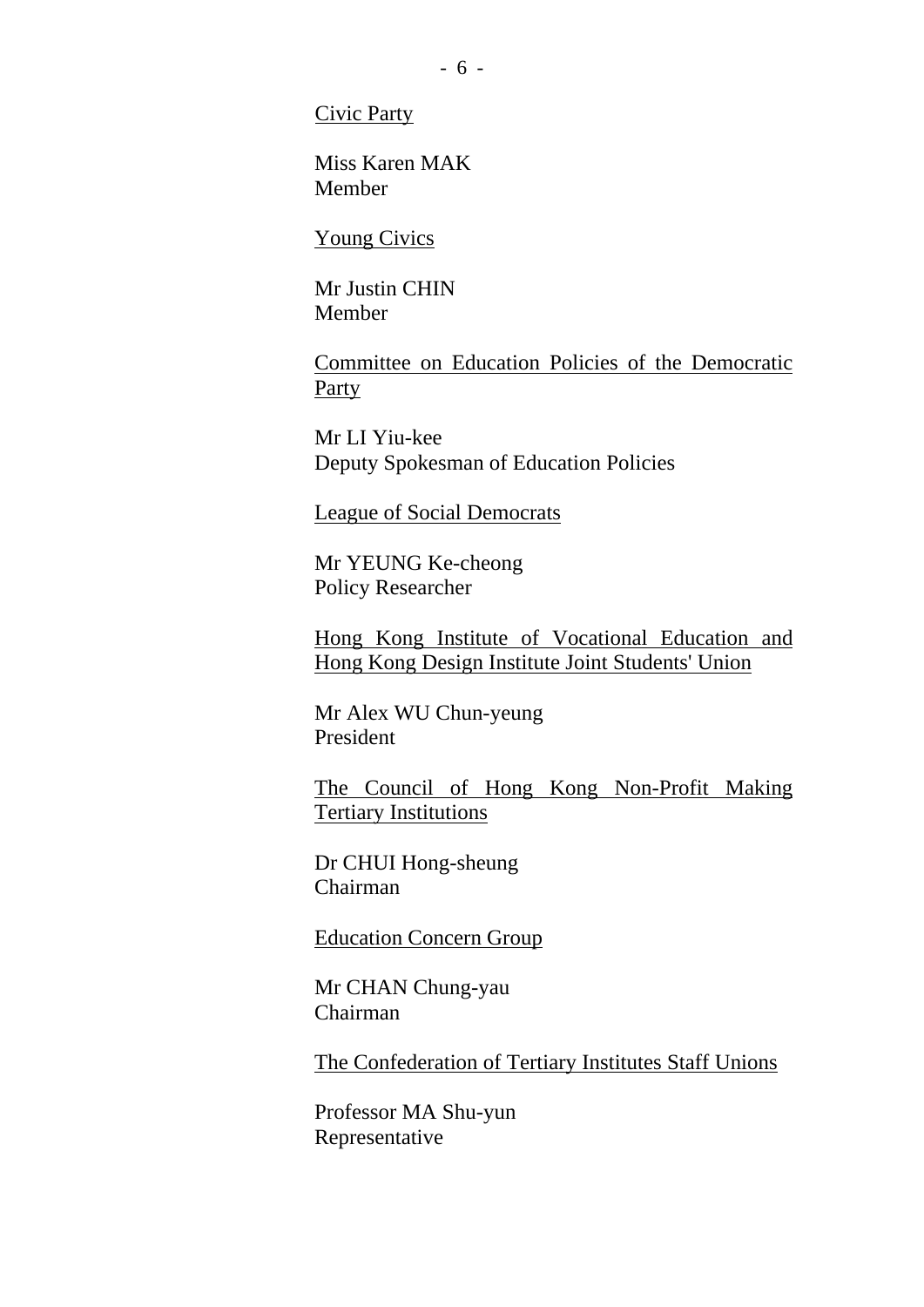| <b>Clerk</b> in | $:$ Ms Amy YU                              |
|-----------------|--------------------------------------------|
| attendance      | Chief Council Secretary (2)6               |
| <b>Staff</b> in | : Ms Catherina YU                          |
| attendance      | Senior Council Secretary (2)6              |
|                 | Ms Judy TING<br>Council Secretary (2)6     |
|                 | Ms Carmen HO<br>Legislative Assistant (2)6 |

#### Action

#### **I. Confirmation of minutes**

[LC Paper Nos. CB(2)1211/10-11 and CB(2)1235/10-11]

The minutes of the meetings held on 17 December 2010 and 10 January 2011 were confirmed.

#### **II. Information paper(s) issued since the last meeting**  [LC Paper No. CB(2)1206/10-11(01)]

2. Members noted the letter dated 4 March 2011 from the Secretary for Education concerning the funding proposal for an alteration and conversion project for St. Paul Co-education College at 33 MacDonnell Road, Central (LC Paper No. CB(2)1206/10-11(01)).

#### **III. Items for discussion at the next meeting**

[Appendices I and II to LC Paper No. CB(2)1213/10-11 and LC Paper No. CB(2)1239/10-11(01)]

3. Members agreed to discuss the item of "Review of Examination Fee Remission Scheme" proposed by the Administration at the next regular meeting scheduled for 11 April 2011 at 4:30 p.m.

#### Debundling of textbooks and teaching and learning resources for pricing

4. The Chairman said that at the last Panel meeting on 14 February 2011, members considered it necessary to discuss the debundling of textbooks and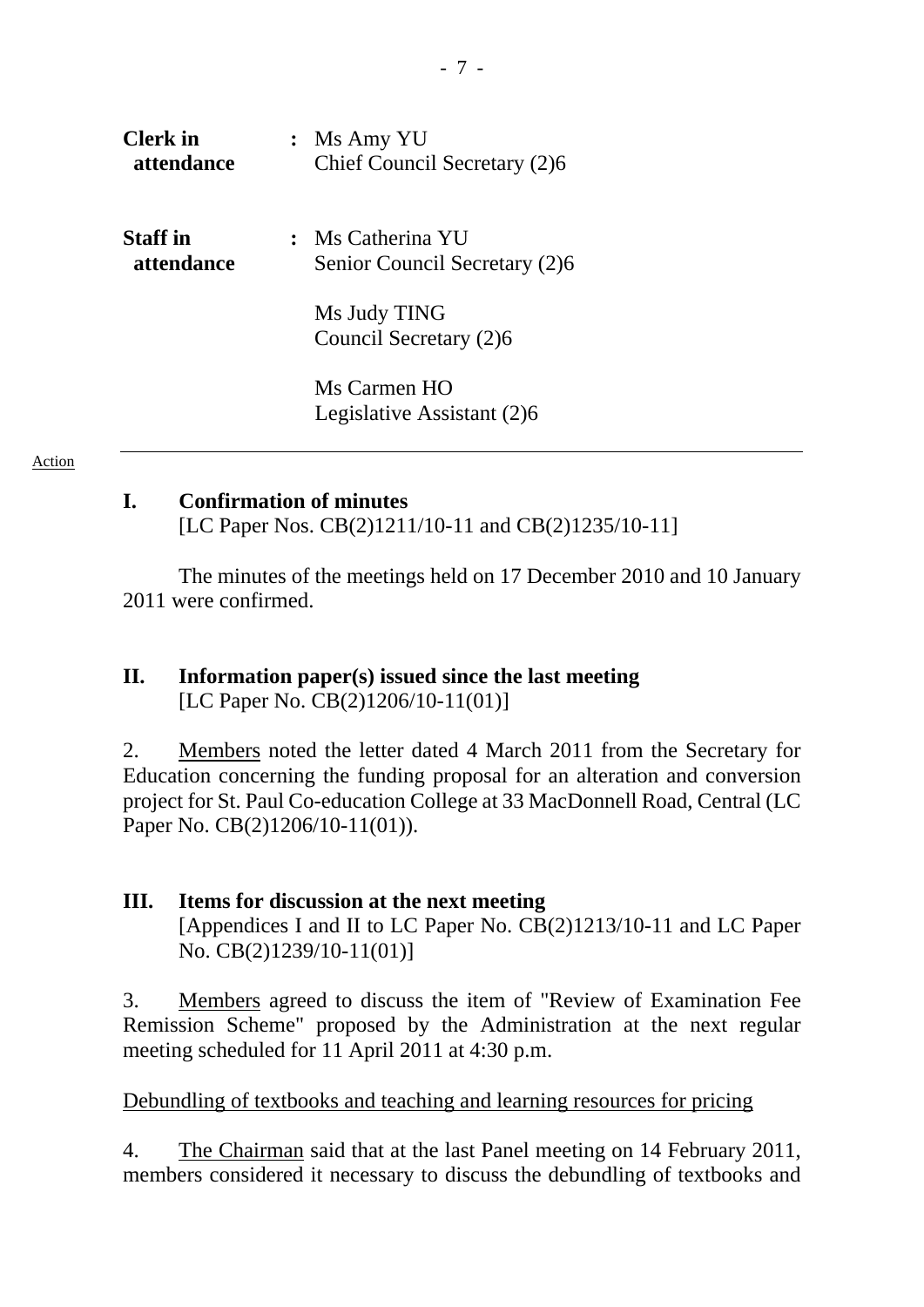teaching and learning resources for pricing and suggested that textbook publishers, school representatives and relevant stakeholders be invited to give views on the subject. At the request of the Panel, the Administration had provided an information paper on the progress of the matter to the Panel before the meeting. In view of the Administration's intention to implement the policy from the 2011-2012 school year, the Chairman proposed and members agreed that the subject be discussed at the next regular meeting. Members also agreed to the list of the organizations proposed to be invited to give views on the

#### Class reduction in secondary schools

subject which was tabled at the meeting.

5. The Chairman referred members to the joint letter dated 8 March 2011 from Ms Cyd HO, Mr CHEUNG Kwok-che, Mr LEE Cheuk-yan and Mr LEUNG Yiu-chung (LC Paper No. CB(2)1239/10-11(01)) requesting the Panel to discuss the policy issues arising from the incident concerning class reduction in the King's College. The Chairman suggested discussing at the next regular meeting the progress of the implementation of the class reduction scheme, including the concerns raised in the joint letter and the reported excessive class reduction. She invited members' view on the proposal.

6. Mr CHEUNG Kwok-che said that he was particularly concerned about whether the powers and remit of School Management Committees ("SMC") were being respected. He suggested that the parties involved in the incident be invited to the meeting.

7. Mr KAM Nai-wai opined that class reduction and the powers of SMC were separate issues. He considered it necessary to clarify whether the decision on participation in the class reduction scheme rested with the relevant school sponsoring body or SMC.

8. The Chairman said that Panels should discuss policy matters and should not normally deal with individual cases. She suggested that the powers and remit of SMCs could be discussed in the context of the progress of the implementation of the class reduction scheme. The Administration would be requested to provide in its discussion paper information on the powers and remit of SMCs.

9. Mr CHEUNG Man-kwong concurred with the Chairman that issues arising from the Kings' College incident should be discussed in the context of the implementation of the class reduction scheme. Members could raise their concerns about the incident during the discussion on the subject.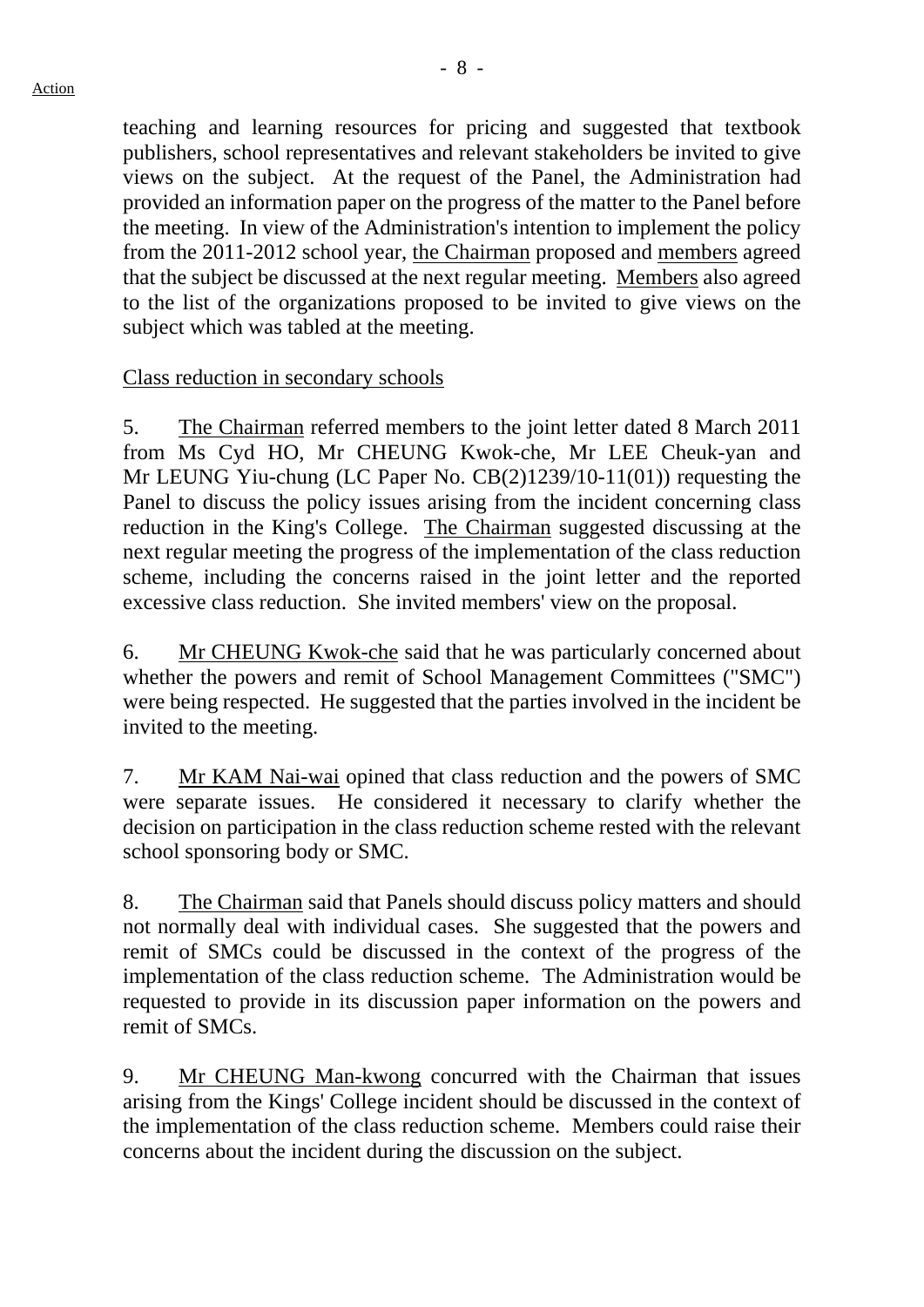Admin

10. Members agreed to discuss at the next regular meeting the progress of the implementation of the class reduction scheme. Members also agreed that the Secretary for Education should be invited to the meeting to explain the relevant policy matters and answer members' questions. The Chairman said that the Administration would be requested to provide a paper reporting on the progress of the class reduction scheme, including issues relating to the reported excessive class reduction, the powers and remit of SMC and the relevant policy matters to facilitate members' discussion at the next regular meeting.

**IV. Way forward for following up issues relating to Direct Subsidy Scheme Schools** 

[Chapter 1 of Part 8 of Public Accounts Committee Report No. 55 - Administration of the Direct Subsidy Scheme and Governance and Administration of Direct Subsidy Scheme Schools and LC Paper No. CB(2)1239/10-11(02)]

11. The Chairman said that at the meeting on 14 February 2011, members agreed that the Panel should discuss the way forward for following up issues relating to Direct Subsidy Scheme ("DSS") schools after Members had expressed their views at the motion debate on the Public Accounts Committee ("PAC") Report on the Administration of the DSS and Governance and Administration of DSS Schools at the Council meeting of 2 March 2011. Having regard to the PAC Report and Members' views expressed at the motion debate, the Chairman proposed and members agreed that the Panel's discussion on the subject should focus on the following four main areas -

- (a) school fee remission/scholarship schemes;
- (b) student admission;
- (c) revision of school fee; and
- (d) governance, administration and financial management of DSS schools.

12. Mr CHEUNG Man-kwong opined that, to facilitate a more fruitful discussion by the Panel on the subject, the Administration should be requested to provide a written response to the specific recommendations made by Members at the motion debate. He suggested and members agreed that the Secretariat should prepare a summary of the major recommendations made by Members at the motion debate for the Administration's response.

Admin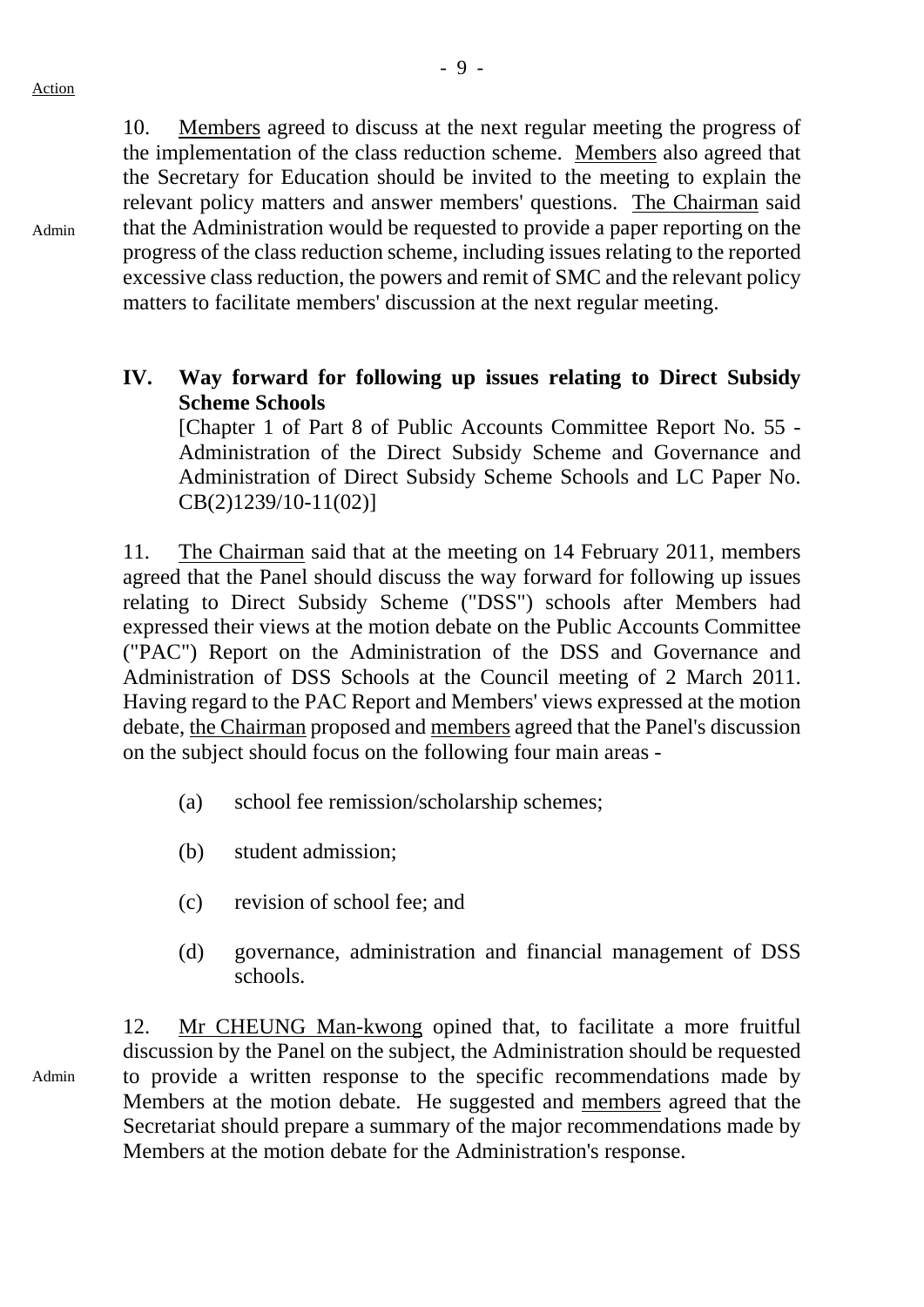13. Noting that the Administration had appointed a Working Group in February 2011 to review systemic issues relating to the DSS Scheme, members agreed to consider the appropriate timing for discussion of the subject after enquiring with the Administration on the progress of work of the Working Group.

## **V. Progress of support measures for non-Chinese speaking students**  [LC Paper Nos. CB(2)1213/10-11(01), CB(2)1213/10-11(02) and CB(2)1258/10-11(01)]

14. Members noted the updated background brief entitled "Education for non-Chinese speaking students" (LC Paper No. CB(2)1213/10-11(02)) prepared by the Legislative Council ("LegCo") Secretariat and the submission from Hong Kong Unison Limited dated 10 March 2011 (LC Paper No. CB(2)1258/10-11(01)) concerning support measures for non-Chinese speaking ("NCS") students.

## Briefing by the Administration

15. Under Secretary for Education ("US(Ed)") briefed members on the progress of support measures for NCS students and the steps forward to strengthen the efforts in supporting the learning and teaching of NCS students in mainstream schools and in enhancing the articulation opportunities of NCS students, as detailed in the Administration's paper (LC Paper No. CB(2)1213/10-11(01)).

#### Support in Chinese learning

16. Mr CHEUNG Man-kwong said that there were currently a few hundred NCS students studying in the Vocational Training Council ("VTC"). While they were the top performers among ethnic minority students, most of them were not proficient in Chinese. He suggested that these students be supported to become mentors of NCS students to share their experience of learning the Chinese Language and to help members of their ethnic groups integrate into the community.

17. Mr CHEUNG Man-kwong considered that there should be a Chinese Language benchmark examination with appropriate programmes for ethnic minority students to attain the required qualifications in Chinese Language for further studies and employment. The benchmark examination should be divided into different levels to facilitate NCS students to obtain the qualifications in stages.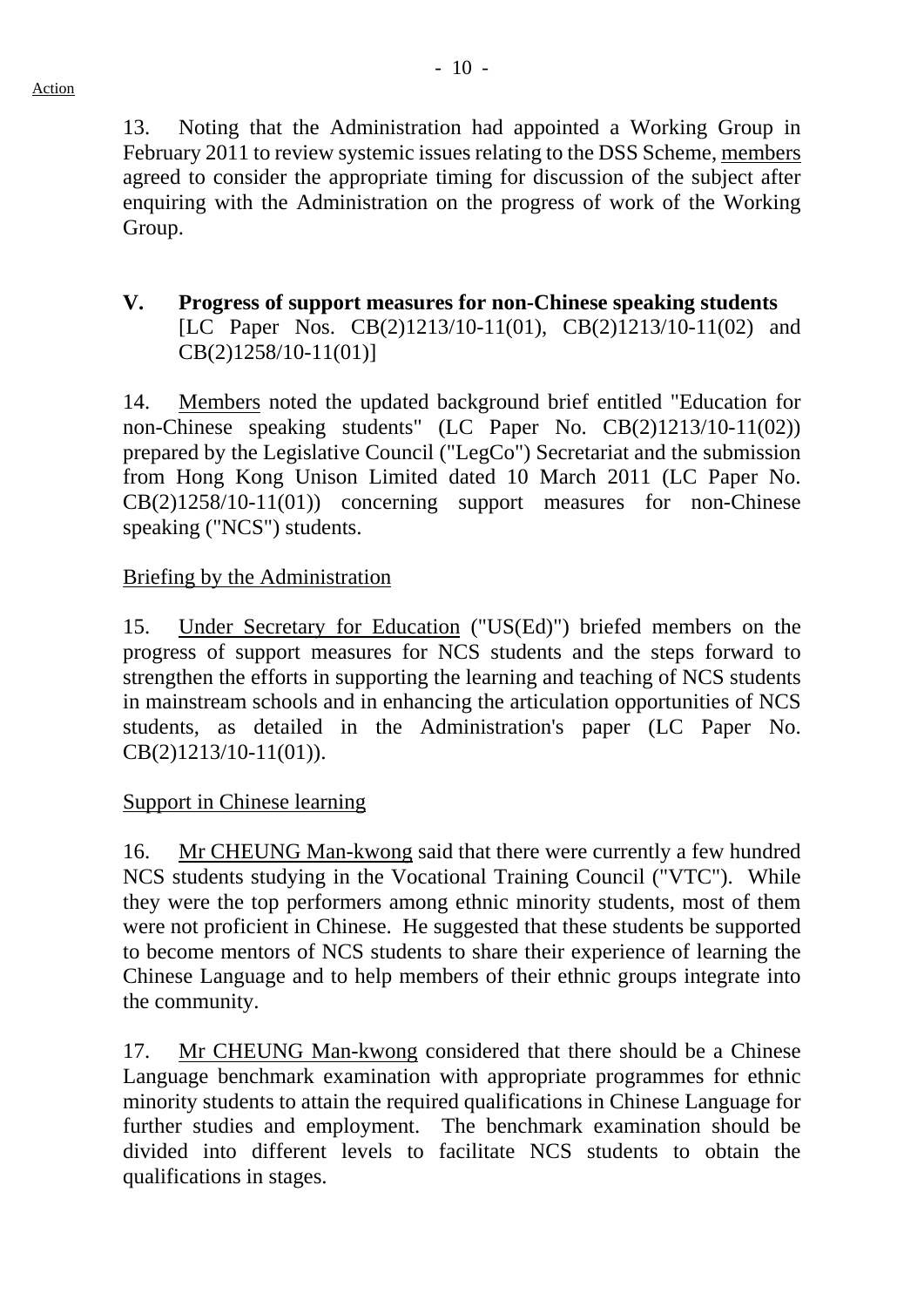18. Mr CHEUNG Man-kwong further said that many teachers were of the view that the earlier the ethnic minority children learned the Chinese Language, the better they would integrate into the community. He urged the Administration to encourage ethnic minority children to learn the Chinese Language in kindergartens.

19. US(Ed) shared the view that it was important for NCS students to have an early start in learning the Chinese Language, say, in kindergarten so that they would be able to adapt to the mainstream Chinese Language curriculum as early as possible. To further support NCS students, the Administration had piloted a three-year project of After-school Extended Chinese Learning for NCS students in the 2011-2012 school year. The Administration would evaluate the effectiveness of the project taking into consideration the feedback of schools, NCS students and other stakeholders.

20. Miss Tanya CHAN said that some parents of the English Schools Foundation ("ESF") schools had expressed concern about the substantial increase in ESF's tuition fee over the past few years. Despite the high tuition fee, some parents had to send their children to ESF schools as their children could not learn in Chinese. While they could afford the tuition fee for their first child, it might not be the case for their second or third child. She requested the Administration to address the concern of these parents.

21. While appreciating the Administration's efforts in enhancing support to NCS students, Mr CHEUNG Kwok-che opined that attending after-school remedial classes once or twice a week was not adequate in helping NCS students learn Chinese since most parents were not able to offer support to their children in this regard. He wondered if outreach services to ethnic minorities might be considered.

22. US(Ed) replied that the Administration had in recent years strengthened its efforts in enhancing communication with NCS parents. To facilitate NCS parents in understanding the local education system and support measures for NCS students, the Administration had published the NCS Parent Information Package with translation into major ethnic minority languages and organized talks on school choice for NCS parents every year. In addition, the four support service centres for ethnic minorities operated by the Constitutional and Mainland Affairs Bureau provided information on community services including education services, translation services and courses on learning the Chinese Language to facilitate the integration of ethnic minorities into the community. The Administration would continue to strengthen its work in enhancing communication with NCS parents.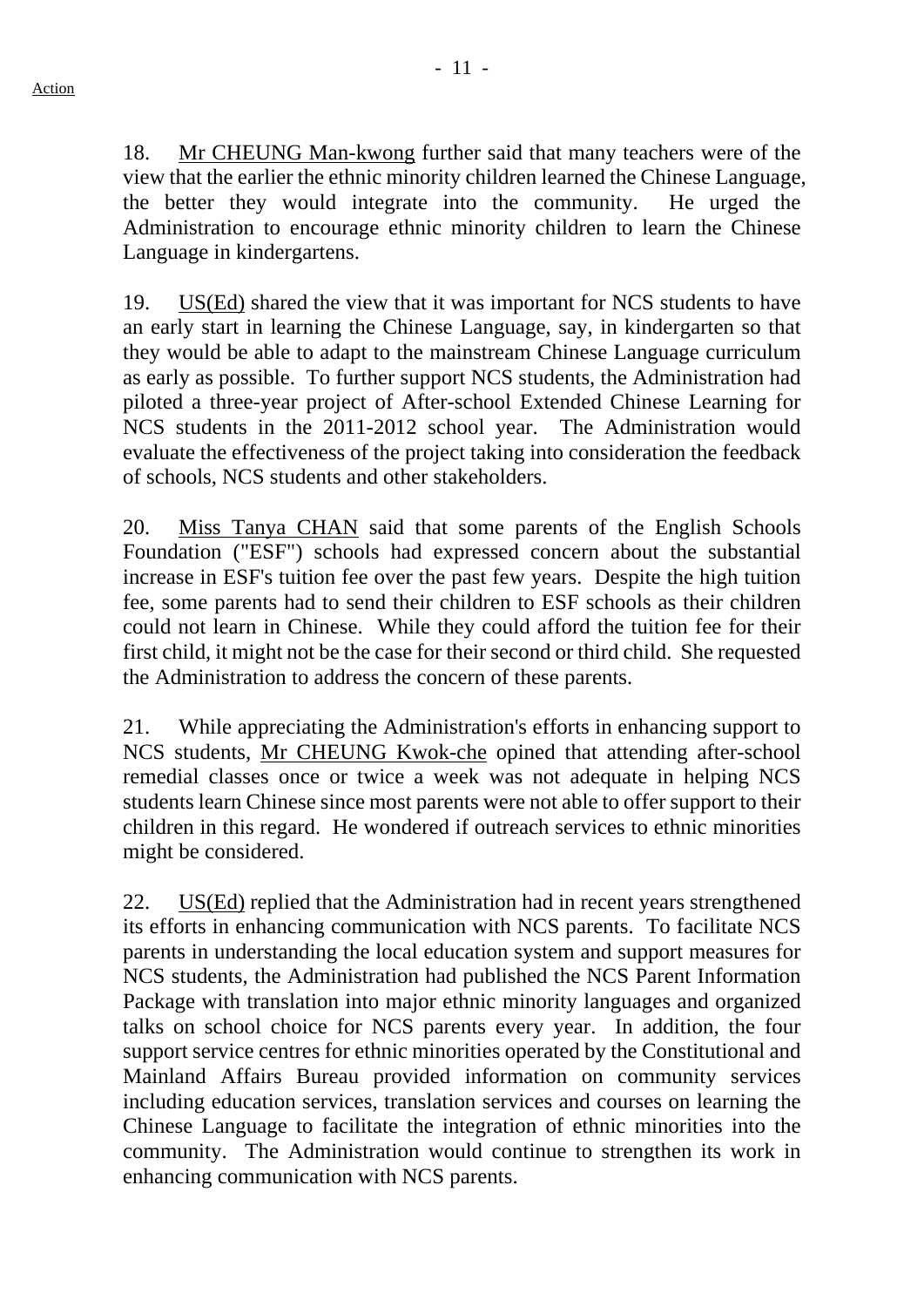23. Mr LEUNG Yiu-chung shared the view that as a long term measure, NCS students should start learning Chinese in kindergarten or at junior primary school levels. For those NCS students who had a late start in learning Chinese, after-school remedial classes could help enhance their learning of the Chinese Language. He wondered if students might lose their interests in attending these classes if they were conducted in their own schools, considering that they had already spent the whole day at school. In his view, students should be given the choice of attending after-school classes held in other venues, as the change of environment might boost their interest in learning. He suggested that the Administration could consider engaging different organizations in offering after-school remedial classes to provide more options and flexibility for NCS students in choosing a venue which best suited them with a view to enhancing their interest and motivation in attending the classes. For instance, they could choose a venue near their home or to attend the classes with their friends from other schools.

24. Mr CHEUNG Kwok-che opined that NCS students might enjoy the after-school remedial classes more if their parents could join them in attending the classes. He suggested allowing NCS parents to attend these classes and exploring the feasibility of providing subventions to non-governmental organizations to operate district-based classes.

25. US(Ed) clarified that NCS students were free to choose after-school programmes at their own schools or other venues operated by the Chinese Language Learning Support Centres commissioned to the University of Hong Kong. Indeed, some NCS students in non-designated schools attended these programmes held in other schools. He added that the Administration would examine critically the need for more venues as suggested by Mr LEUNG Yiu-chung and Mr CHEUNG Kwok-che.

## Pilot scheme on Workplace Chinese Language

26. Mr LEUNG Yiu-chung expressed support for the proposed pilot scheme on Workplace Chinese Language to enhance NCS students' employability, hence providing them with a wider choice of employment. He urged the Administration to take the lead in recognizing the qualifications acquired from the proposed pilot scheme to set a good example to other employers.

27. Mr Andrew LEUNG, in his capacity as Chairman of VTC, said that VTC had admitted quite a number of ethnic minority students among the post-secondary education providers. Of the 600 planned places in VTC's vocational and educational training programmes for ethnic minorities in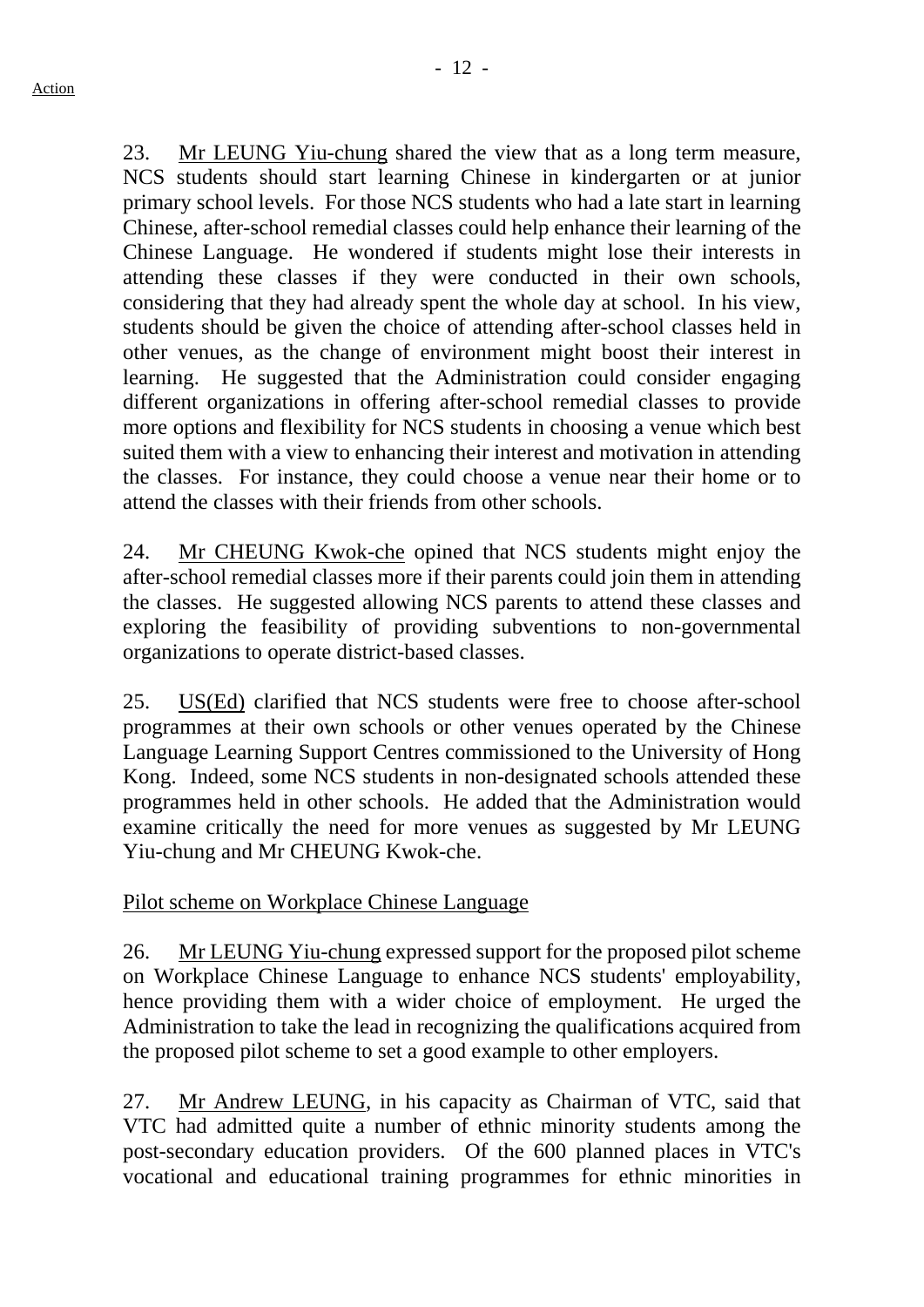2010-2011, about 400 places had been taken up. Most of the NCS students enrolled in service related courses such as hospitality. He was confident that they would have no difficulty in finding employment after graduation. VTC also provided ethnic minority students with vocational Chinese Language and English Language courses to help them enhance their language proficiency. He further said that VTC was working with EDB to develop on-line vocational English enhancement courses and would also explore the feasibility of developing on-line Chinese enhancement courses. NCS students would benefit from such courses. He added that VTC would be happy to provide more support to the ethnic minority students if necessary.

28. US(Ed) agreed that VTC should capitalise on its experience in workplace Chinese Language courses for NCS students. He added that the programmes of the proposed pilot scheme on Workplace Chinese Language would be designed to be trade-specific to be pegged at Levels 1 to 3 of the Qualifications Framework with validation by the Hong Kong Council for Accreditation of Academic and Vocational Qualifications ("HKCAAVQ"), which could provide a reference for employers.

29. The Chairman said that many NCS students from grassroot families had taken up low-paid jobs. She expressed concern about their opportunities for upward social mobility and sought information on the employment statistics of NCS graduates from VTC. Mr Andrew LEUNG said that while he did not have such information on hand, it was his understanding that the employment rate of VTC NCS graduates was good. US(Ed) agreed to provide relevant information after the meeting.

30. The Chairman welcomed the pilot scheme on Workplace Chinese Language. She stressed that it was important for the Government, being the largest employer in Hong Kong, to demonstrate its commitment to offering employment opportunities to ethnic minorities. She enquired about the civil service posts for which ethnic minority students who had completed the Workplace Chinese Language programmes were eligible to apply should these programmes be pegged at Levels 1 to 3 of the Qualifications Framework with validation by HKCAAVQ as proposed by the Administration.

31. US(Ed) explained that the pilot scheme on Workplace Chinese Language would be designed to be trade-specific. As the pilot scheme was only at the planning stage, the Administration would consult the relevant trades and the Civil Service Bureau in fleshing out the implementation details. The Administration would report to the Panel on the details of the pilot scheme. The Chairman requested the Administration to provide information on the civil service posts for which ethnic minority students on completion of

Admin

Admin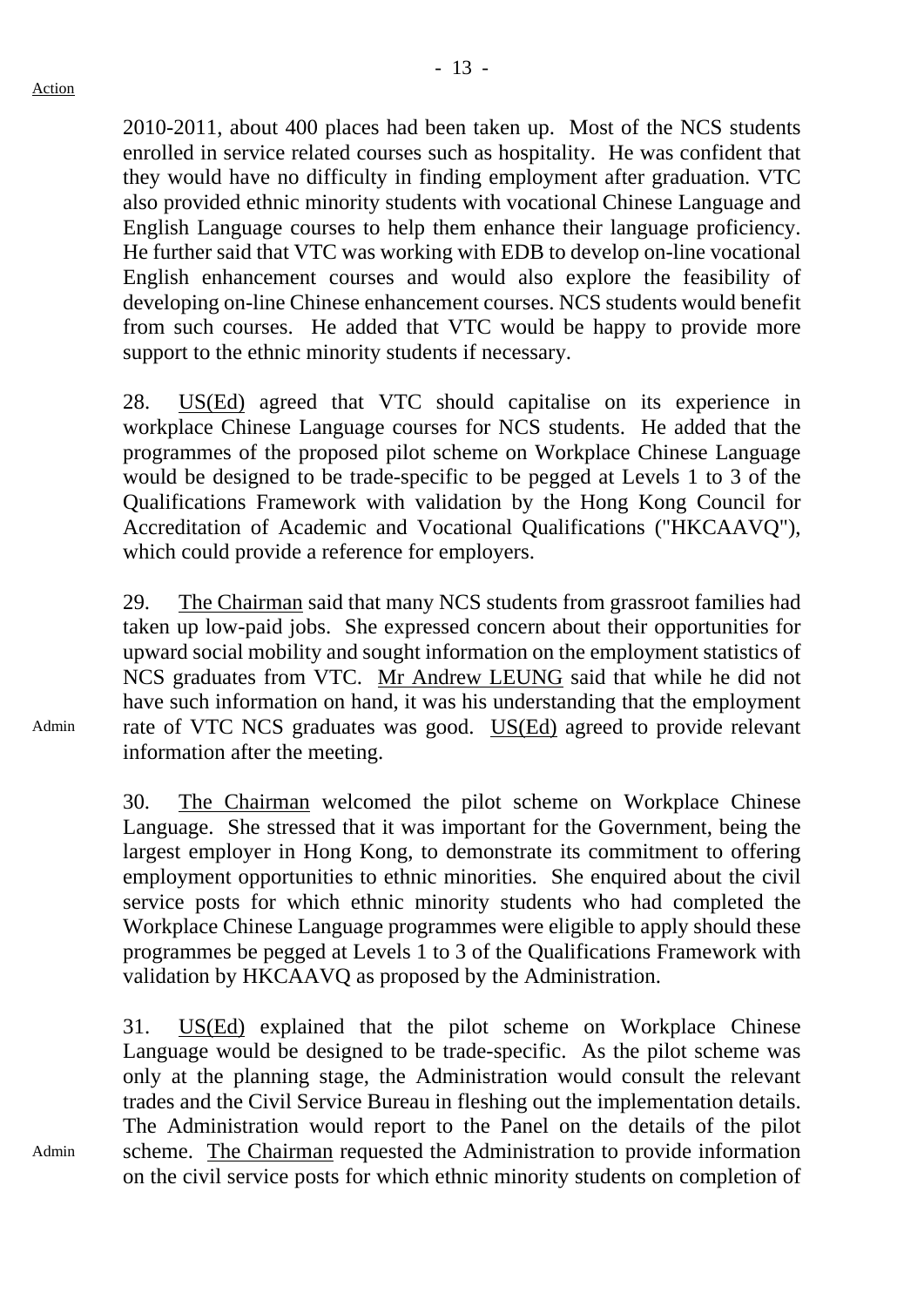the Workplace Chinese Language programmes could apply when it further reported to the Panel on the pilot scheme.

#### Designated schools and school placement arrangements for NCS students

32. Mr CHEUNG Man-kwong expressed support for increasing the number of designated schools. In his view, there should be two types of designated schools to cater for the different needs of ethnic minority students. One type of designated schools should be those admitting mainly students of ethnic minorities, while the other should admit a certain number of NCS students only. In respect of the latter, special support should be rendered to help ethnic minority students learn Chinese.

33. US(Ed) responded that there were currently a total of 28 designated schools and no ceiling had been set on its number. The Administration was open-minded on the number of designated schools having regard to the needs of NCS students and wish of schools to become designated schools. In 11 of the designated schools, the number of NCS students constituted more than 70% of the total number of students. As for the remaining 17 designated schools, the percentage of NCS students varied, ranging from 10% to 70%. The Administration would consider Mr CHEUNG Man-kwong's views on designated schools.

34. Mr WONG Kwok-hing said that given the limited number of schools suitable for ethnic minority students, some of them had to travel a long distance to schools. To his knowledge, some NCS students living in Tin Shui Wai and Tuen Mun went to schools in Chai Wan. Not only did they have to spend a long time in travelling, but they also had to bear high transportation expenses. He pointed out that more and more ethnic minority families were living in public rental estates in the New Territories such as Tin Shui Wai and Tuen Mun. The Administration should review its existing school nets and school placement arrangements for ethnic minority students in the upcoming school year taking into account such demographic changes to facilitate ethnic minority students to enroll in schools near their home.

35. Deputy Secretary for Education (2) ("DS(Ed)2") responded that the Administration had been keeping track of the number of ethnic minority students enrolled in local schools every school year. In response to NCS parents' wish to send their children to local schools, the Primary One and Secondary One student allocation systems had been revamped to the effect that NCS students could choose schools in their own net alongside the local parents and they were also given access to the schools traditionally admitting a large number of NCS students. Some NCS parents might prefer to send their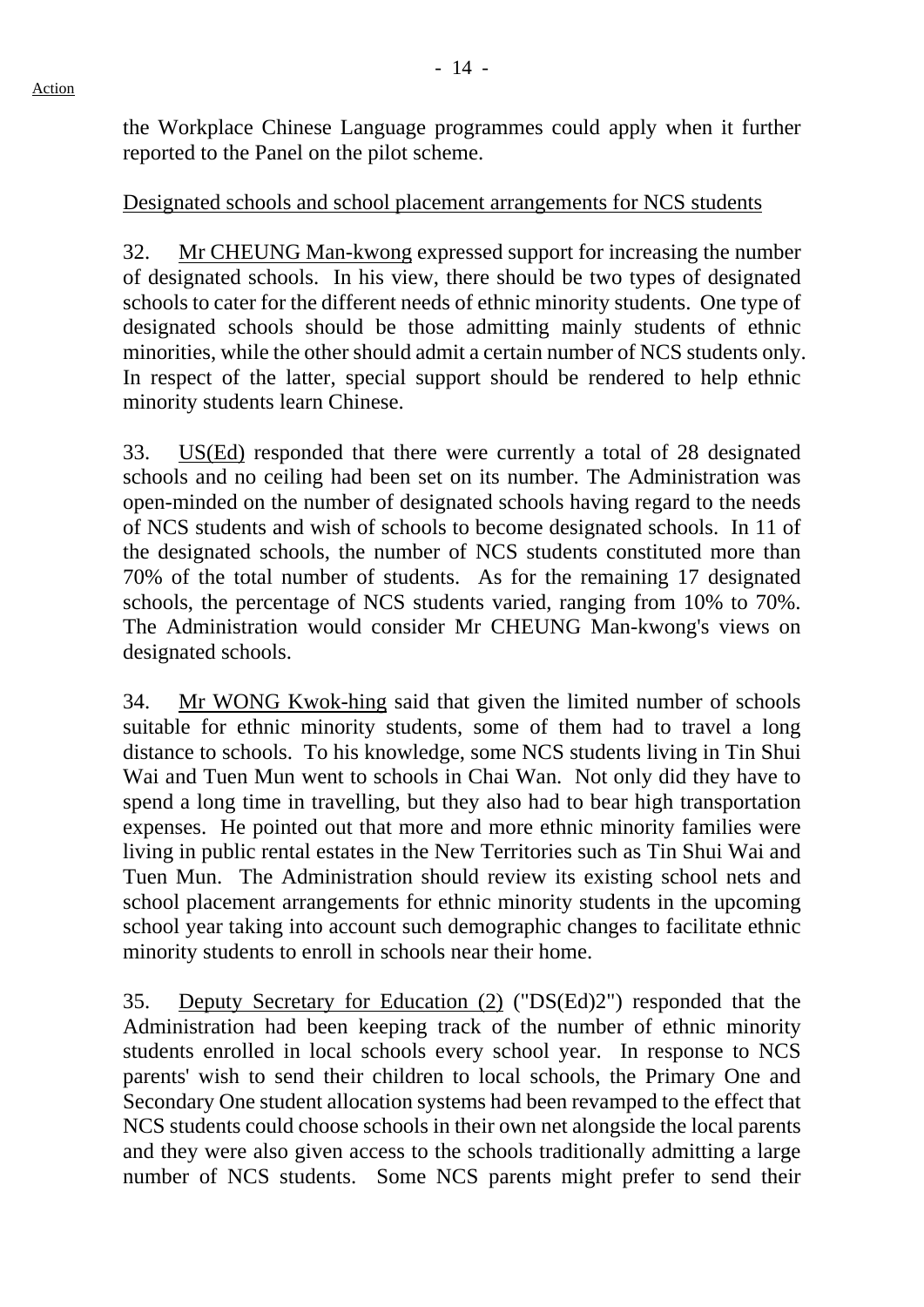children to designated schools. There were two (one primary and one secondary) designated schools in Tuen Mun but four (2 primary schools and 2 secondary schools) in Yuen Long including Tin Shi Wui where there was a relatively larger population of ethnic minorities.

36. Referring to the distribution of designated schools, Mr WONG Yuk-man said that there were no designated schools in areas such as Tai Po, Shatin and Tsuen Wan, and that some NCS students might need to travel a long distance to schools. He also expressed concern about the lack of clarity in the criteria to become designated schools. To his knowledge, a primary school had applied to become a designated school a number of times in the past five years but all its applications had been rejected by the Administration on different grounds. He remarked that some schools might admit NCS students in order to avoid closure for under-enrollment of students and was concerned that inadequate support would be provided to NCS students of these schools when the threat of school closure was over.

37. US(Ed) responded that school choice of NCS parents should be acknowledged. In fact, NCS students had equal opportunities for admission to public sector schools under the existing student allocation systems. NCS parents would normally take into consideration the Chinese proficiency of their children when choosing designated schools.

38. DS(Ed)2 said that the criterion of becoming a designated school was that the schools concerned should be able to provide a full curriculum. The Administration would also take into account the number of NCS students the schools had admitted, the spread of NCS students in the districts, and the capability and readiness of the schools to partner with EDB in the development of reference materials for the teaching and learning of NCS students and share their experience with other schools admitting NCS students. The Administration was positive towards having more schools to become designated schools.

## NCS students with special educational needs

39. Miss Tanya CHAN said that local schools might not be able to provide NCS students with special educational needs ("SEN") with proper education because of language barrier. She expressed concern about the adequacy of school places in special schools for NCS students with SEN and sought information on the number of such students on the waiting list for admission to special schools.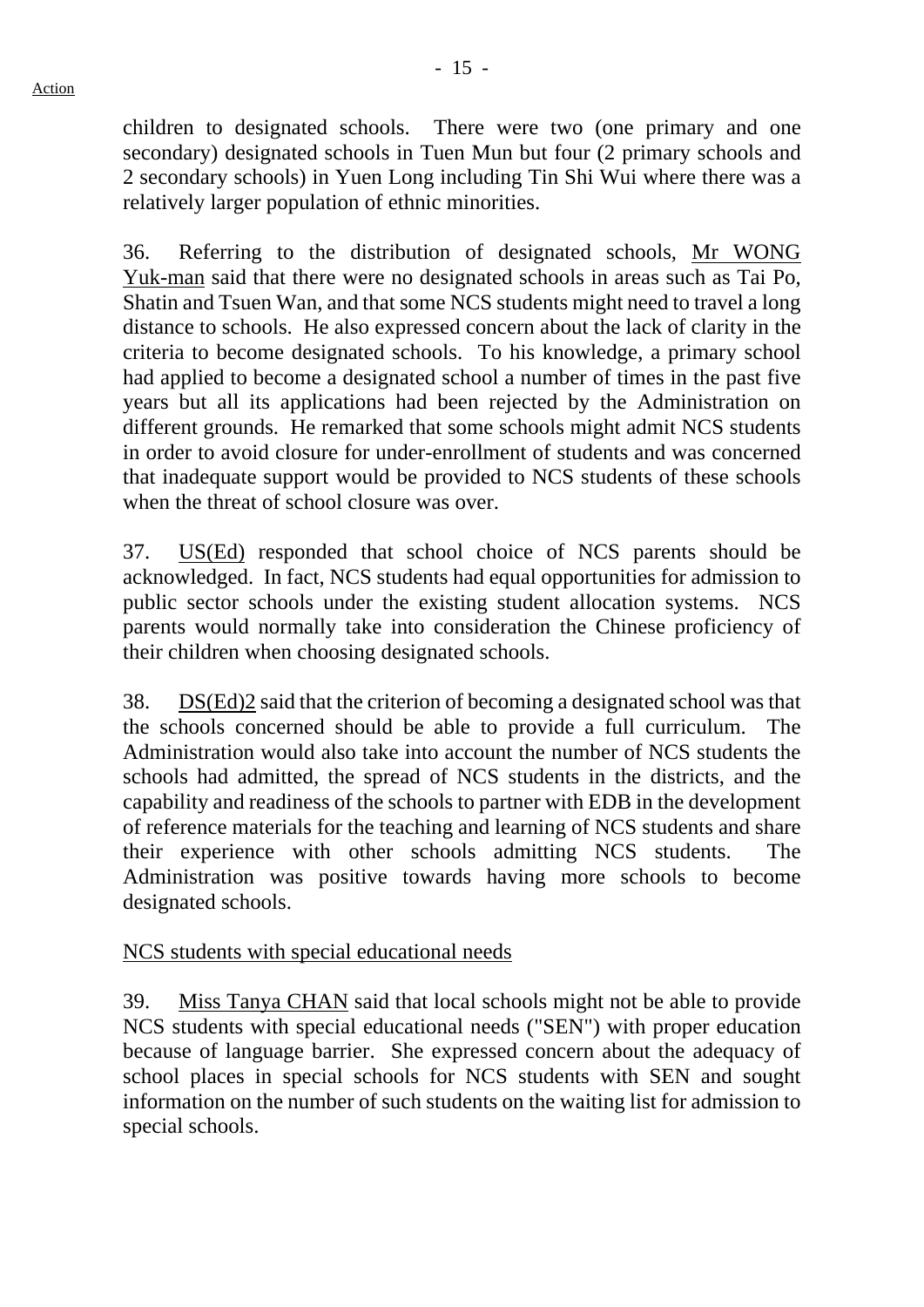40. DS(Ed)2 elaborated on the provision of ESF schools for enhanced support for NCS students with SEN. In addition to a special school with 30 primary school places and 30 secondary school places, the Administration had allocated a block sum of money to ESF starting from the 2002-2003 school year to enable ESF to provide some 30 additional places for enhanced support for students with SEN in a few of its mainstream schools. She added that in the upcoming review of the subvention arrangements for ESF, the Administration would discuss with ESF the mode of subvention for provision of support to NCS students with SEN in the ESF system.

## General Certificate of Secondary Education (Chinese) Examination

41. Mr WONG Yuk-man pointed out that changes had recently been introduced to the General Certificate of Secondary Education (Chinese) ("GCSE (Chinese)") Examination taken by many local NCS students. The new GCSE (Chinese) Examination involved school-based assessment ("SBA") and therefore would only be offered to candidates of schools which had registered as sub-centres of the Hong Kong Examinations and Assessment Authority ("HKEAA"). There was concern that private candidates would not be able to sit for the examination under the new system. He considered it necessary for the Administration to collaborate with the schools concerned to render assistance to private students to complete SBA and take part in the GCSE (Chinese) Examination.

42. US(Ed) said given that SBA was an important component of modern public examinations, the examination authorities concerned would take account of the private candidates and make appropriate adjustments to the assessments, like what HKEAA did in handling the Hong Kong Diploma of Secondary Education. DS(Ed)2 informed that the HKEAA had been liaising with the examination board of GCSE(Chinese) in this regard.

## **VI. Report on the Higher Education Review 2010**

[LC Paper Nos. CB(2)1213/10-11(03), CB(2)1213/10-11(04), CB(2)718/10-11(04) and CB(2)602/10-11(01)]

43. Members noted the background brief entitled "Report on the Higher Education Review 2010" (LC Paper No. CB(2)1213/10-11(04)) prepared by the LegCo Secretariat.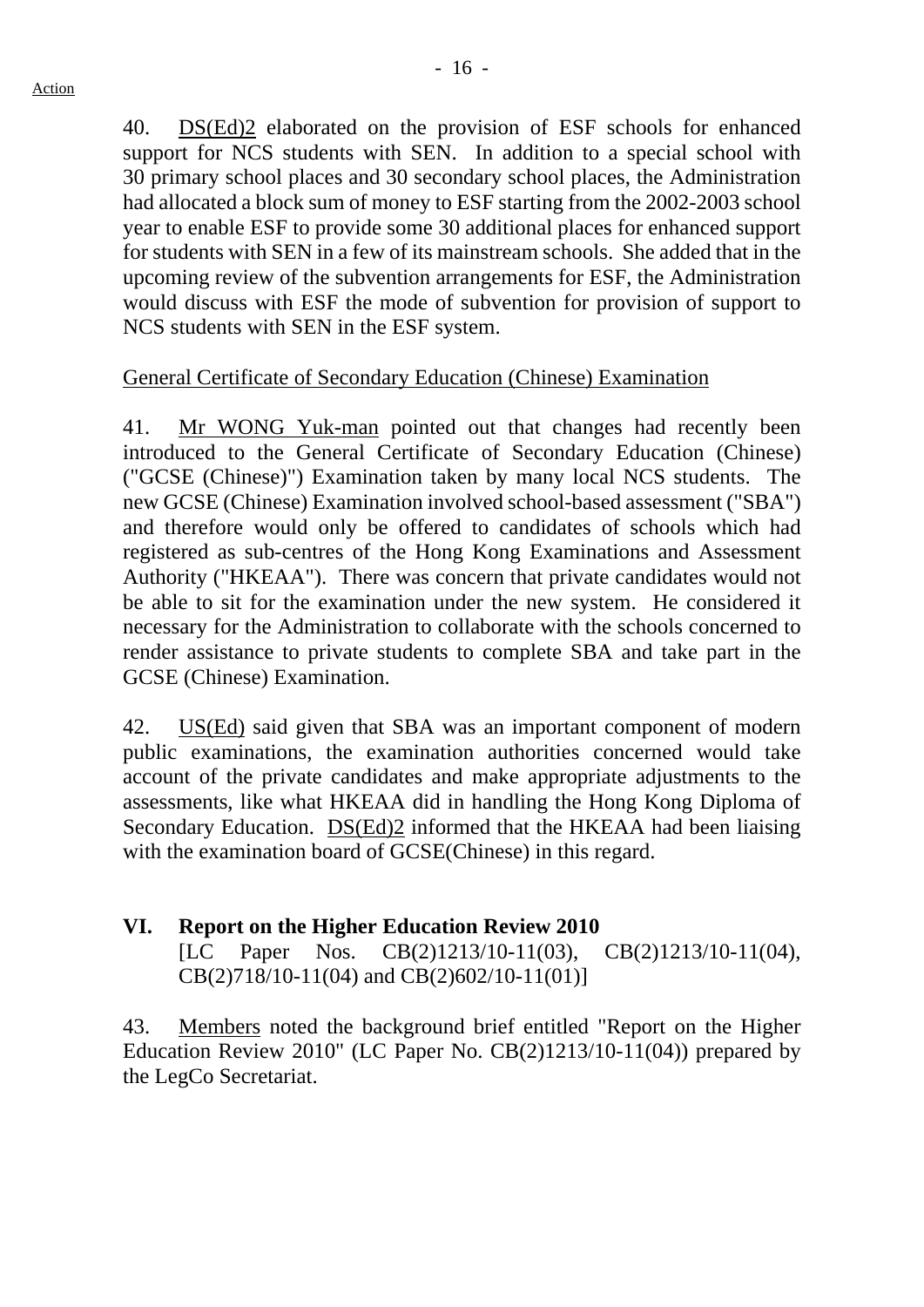## Oral presentation by deputations

*VTC [LC Paper No. CB(2)1213/10-11(05)]* 

44. Mr Andrew LEUNG, in his capacity as Chairman of VTC, presented the views of VTC as detailed in its submission.

# *VTC Academic Staff Association*

45. Mr Albert LI Sau-sang said that in recent years, there were a growing number of VTC graduates aspiring to pursue further studies in universities. However, he was concerned that VTC graduates did not have equal access to publicly-funded degree places as the University Grants Committee ("UGC")-funded institutions tended to give priority consideration to graduates of their affiliated community colleges. He stressed that admission should be based on applicants' academic achievements and not the community colleges from which they graduated. He considered this unfair and unjust, depriving young people of equal opportunities for further studies. He called on the Administration to implement as soon as possible an effective mechanism for credit accumulation and transfer to allow not only lateral, but also vertical movement in order that graduates of Associate Degree ("AD") programmes could compete fairly for UGC-funded degree places on the basis of academic achievements.

46. Mr Albert LI Sau-sang further said that it was important to ensure a level playing field for institutions. He urged the Administration to establish expeditiously a unified quality assurance mechanism for self-financing and AD programmes offered by different institutions, which was crucial to the enhancement of the quality of these programmes.

## *Hong Kong Institute of Technology [LC Paper No. CB(2)1304/10-11(01)]*

47. Ms Joy SHI Mei-chun presented the views of Hong Kong Institute of Technology as detailed in its submission.

# *The Hong Kong Academy for Performing Arts ("HKAPA")*

48. Prof Kevin Thompson said that he would present the interim statement of HKAPA on the Higher Education Review Report 2010 ("the Report") pending full discussion of its Council. On the observation in the Report concerning the proposed transfer of the responsibility for overseeing the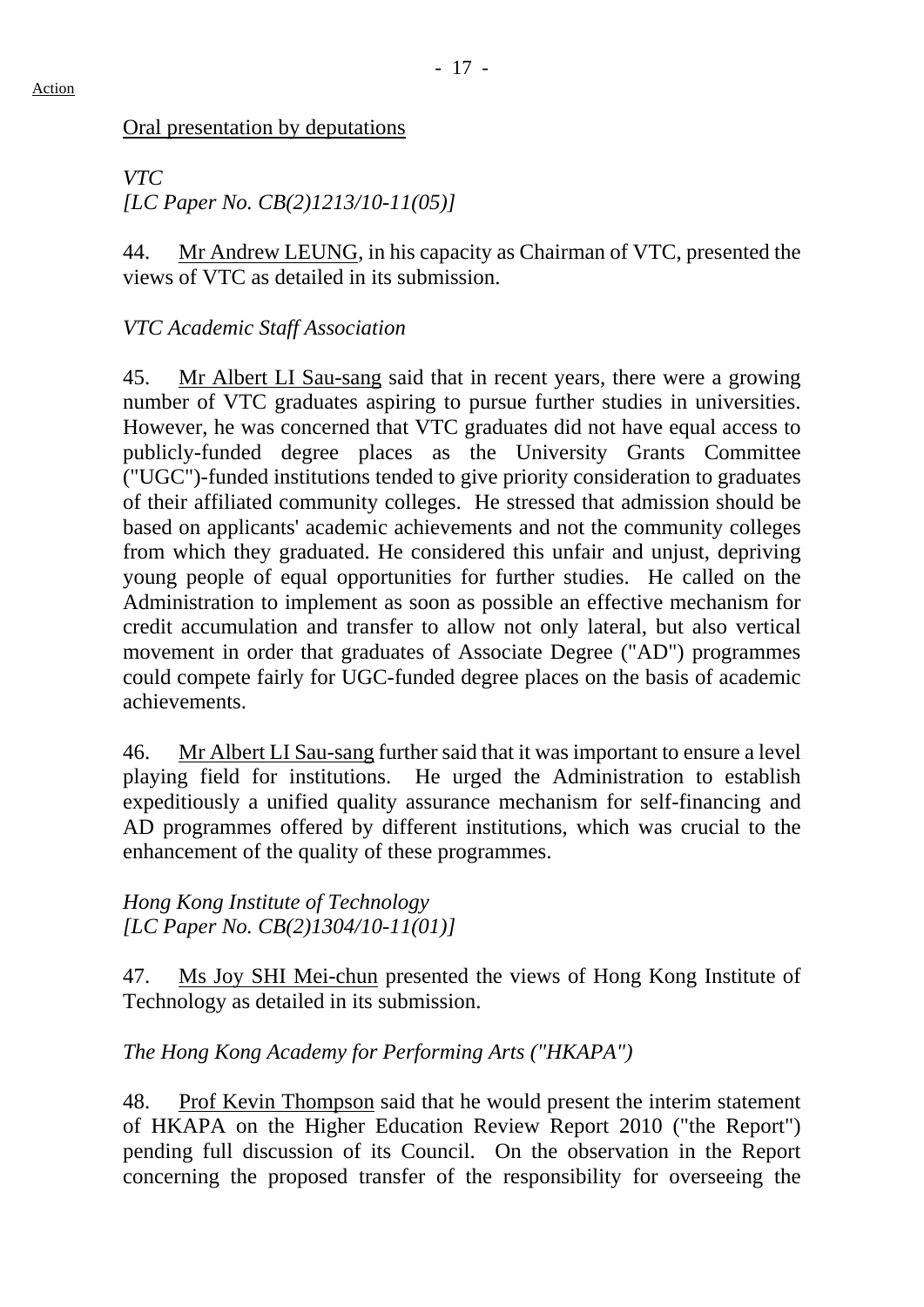funding for HKAPA from the Home Affairs Bureau to UGC, he said that HKAPA welcomed opportunities for dialogue but noted that it was not among the 40 recommendations in the Report. HKAPA recognized that joining UGC would impact on its institutional functions, infrastructural capacity and activities. At the current stage, HKAPA could not determine the extent to which the existing UGC funding formula would apply. It would make a formal response when a concrete proposal was put forward in this regard.

49. Prof Kevin Thompson further said that HKAPA was committed to fulfilling a unique role in higher education in Hong Kong and its societal contribution to arts and cultural development. It was steadfast in holding the quality and rigour of its academic portfolio, and the necessary degree of independence and autonomy. He stressed that through rewarding teaching excellence, the establishment of communities of practices, role differentiation and quality assurance, the diversity and coherence of the post-secondary sector would be enhanced.

#### *Federation of Hong Kong Higher Education Staff Association [LC Paper No. CB(2)1442/10-11(01)]*

50. Prof SHUM Ka-ping presented the views of Federation of Hong Kong Higher Education Staff Association as detailed in its submission.

*Hong Kong Baptist University [LC Paper No. CB(2)1442/10-11(02)]* 

51. Prof Franklin LUK presented the views of Hong Kong Baptist University as detailed in its submission.

# *Mr Raymond HO Man-kit, Sai Kung District Council Member*

52. Mr Raymond HO Man-kit expressed the view that discussion on the development of higher education should involve not only the stakeholders in the higher education sector but also the community at large. He further said that according to a survey, the total number of degree and sub-degree places, including both private and publicly-funded ones, had increased by about 30% to 35% since 1997. Nonetheless, the salary of undergraduates had dropped. In his view, this was the result of an over-supply of degree and sub-degree places, leading to devaluation of these qualifications.

53. Mr Raymond HO Man-kit pointed out that the Lion Rock Institute, of which he was a policy researcher, had all along been promoting the implementation of a higher education voucher system to replace the existing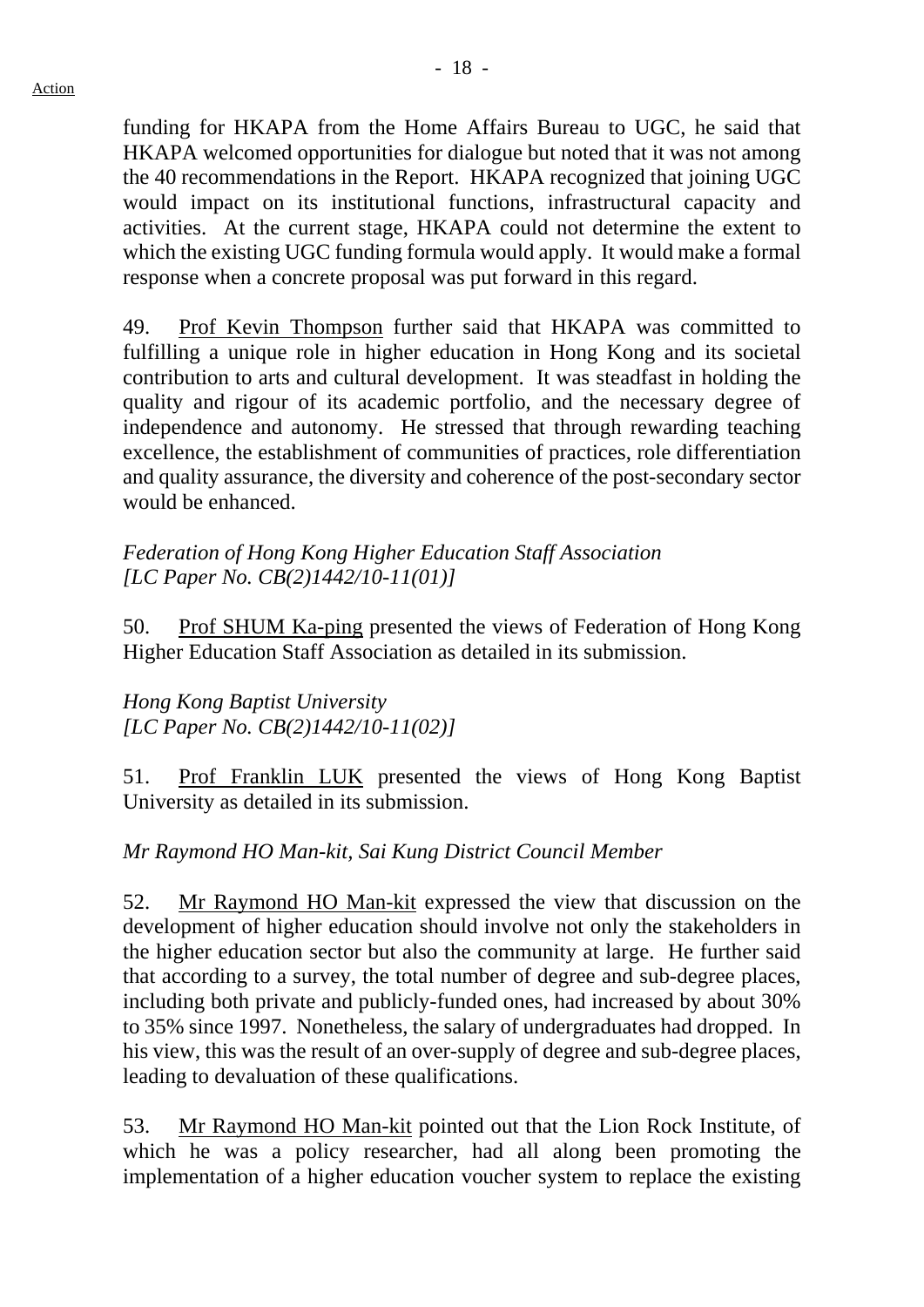system of direct subsidies to institutions. He pointed out that for the publicly-funded degree places, the unit cost of subsidy provided by the Administration ranged from some \$200,000 to over \$1 million per student. As regards institutions in the self-financing post-secondary sector, the Administration had been providing subsidies in the form of land grant and loans. He opined that the Administration should implement a voucher system, with a value in the range of \$200,000 to \$300,000 per student, with a view to allowing students to choose the institutions that suited them best, regardless of whether they were local or overseas institutions.

*VTC Teachers' Association [LC Paper No. CB(2)1340/10-11(01)]* 

54. Ms Joyce LI Wai-ying referred members to the views of VTC Teachers' Association as set out in its submission.

*City University of Hong Kong ("CityU") [LC Paper No. CB(2)1213/10-11(06)]* 

55. Prof Arthur Ellis presented the views of CityU as detailed in its submission.

*The Hong Kong Institute of Education [LC Paper No. CB(2)1213/10-11(07)]* 

56. Prof CHENG Yin-cheong presented the views of The Hong Kong Institute of Education as detailed in its submission.

*The Hong Kong Polytechnic University [LC Paper No. CB(2)1283/10-11(01)]* 

57. Prof Walter YUEN presented the views of The Hong Kong Polytechnic University as detailed in its submission.

*CityU Staff Association [LC Paper No. CB(2)1279/10-11(01)]* 

58. Dr John TSE Wing-ling presented the views of City University of Hong Kong Staff Association as detailed in its submission.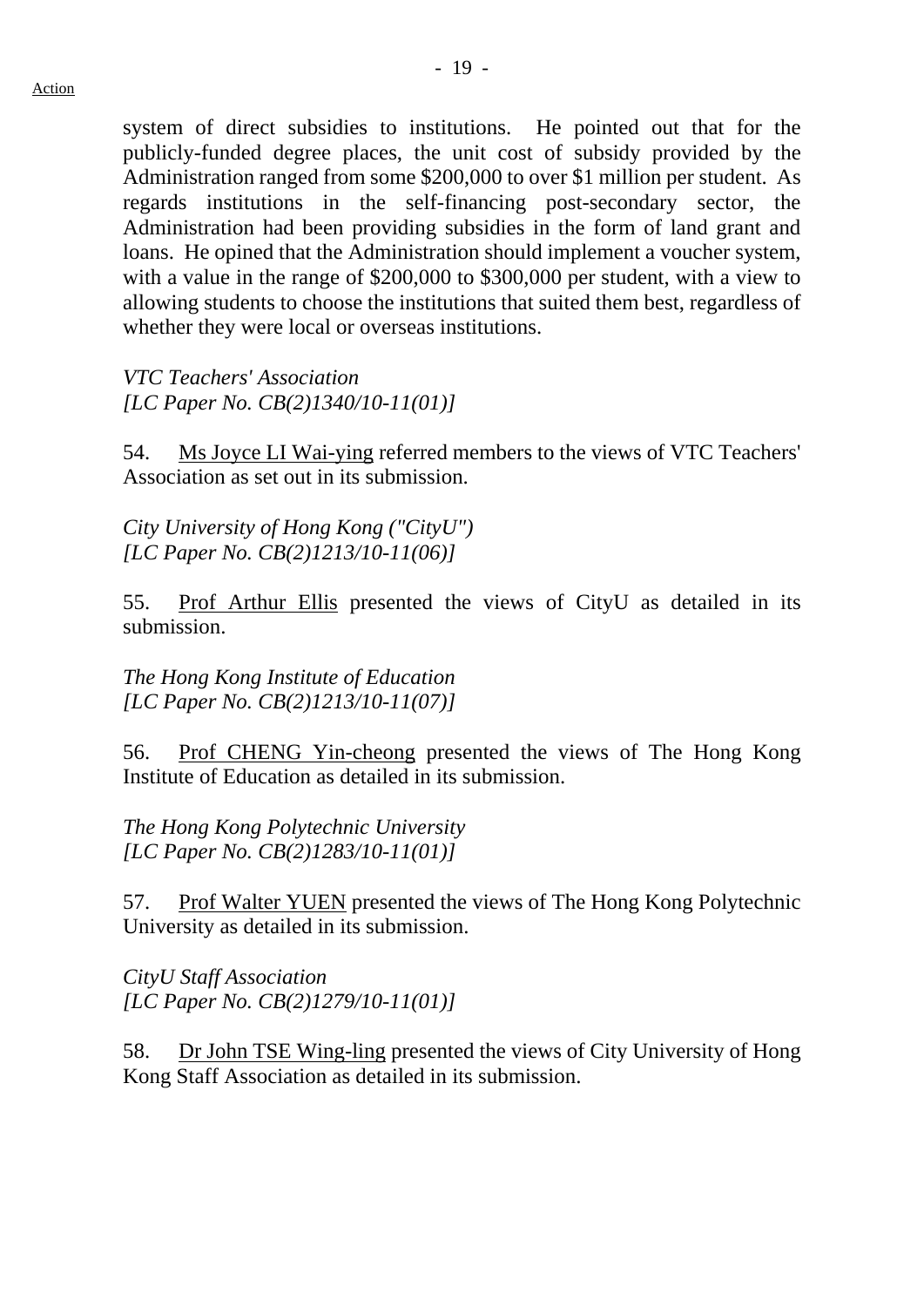*The Chinese University of Hong Kong [LC Paper No. CB(2)1213/10-11(08)]* 

59. Prof Benjamin WAH presented the views of The Chinese University of Hong Kong as detailed in its submission.

*Hong Kong College of Technology [LC Paper No. CB(2)1442/10-11(03)]* 

60. Dr CHAN Cheuk-hay presented the views of Hong Kong College of Technology as detailed in its submission.

*The Open University of Hong Kong [LC Paper No. CB(2)1304/10-11(02)]* 

61. Prof Danny WONG Shek-nam presented the views of The Open University of Hong Kong as detailed in its submission.

*Hong Kong Shue Yan University [LC Paper No. CB(2)1239/10-11(03)]* 

62. Ms Andrea HOPE presented the views of Hong Kong Shue Yan University as detailed in its submission.

*The Hong Kong University of Science and Technology [LC Paper No. CB(2)1304/10-11(03)]* 

63. Prof Joseph LEE presented the views of The Hong Kong University of Science and Technology as detailed in its submission.

*Hong Kong Professional Teachers' Union [LC Paper No. CB(2)1340/10-11(02)]* 

64. Mr FUNG Wai-wah presented the views of Hong Kong Professional Teachers' Union as detailed in its submission.

*Staff Association of The Chinese University of Hong Kong [LC Paper No. CB(2)1279/10-11(02)]* 

65. Mr NG Chok-ki presented the views of Staff Association of The Chinese University of Hong Kong as detailed in its submission.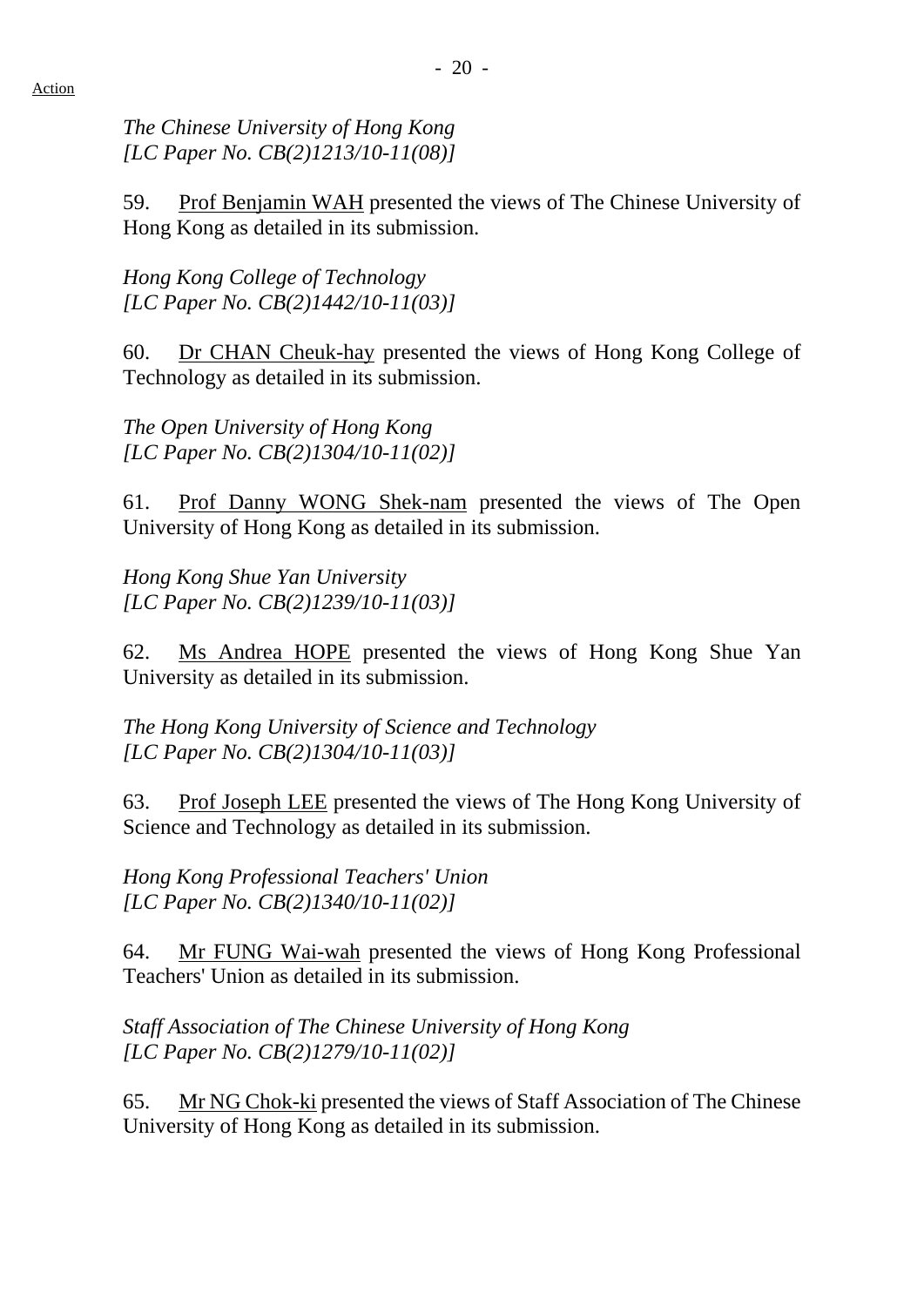*The Chinese University of Hong Kong Employees General Union [LC Paper No. CB(2)1279/10-11(03)]* 

66. Miss Emily NG Hiu-chun presented the views of The Chinese University of Hong Kong Employees General Union as detailed in its submission.

*Hong Kong Polytechnic University Staff Association [LC Paper No. CB(2)1442/10-11(04)]* 

67. Dr Joseph LEE presented the views of Hong Kong Polytechnic University Staff Association as detailed in its submission.

*Teachers' Association of The Chinese University of Hong Kong [LC Paper No. CB(2)1258/10-11(02)]* 

68. Prof WONG Chong-kim presented the views of Teachers' Association of The Chinese University of Hong Kong as detailed in its submission.

*Students' Union, The Open University of Hong Kong [LC Paper No. CB(2)1283/10-11(02)]* 

69. Mr CHAN Hoi-fai presented the views of Students' Union, The Open University of Hong Kong, as detailed in its submission.

*The University of Hong Kong [LC Paper No. CB(2)1279/10-11(04)]* 

70. Prof J G Malpas presented the views of The University of Hong Kong as detailed in its submission.

*Hong Kong Federation of Students* 

71. Mr YEUNG Yik-keung said that the Hong Kong Federation of Students was disappointed with the Report's recommendation that the current arrangements concerning the role of UGC remained appropriate and that it would not be necessary to make significant changes to the structure or functions of UGC. He pointed out that through its control on the allocation of funding among institutions, UGC could directly influence the governance and administration of its funded institutions, and the development of higher education in Hong Kong as a whole. He further said that its members were appointed by the Chief Executive and its operation was controlled by the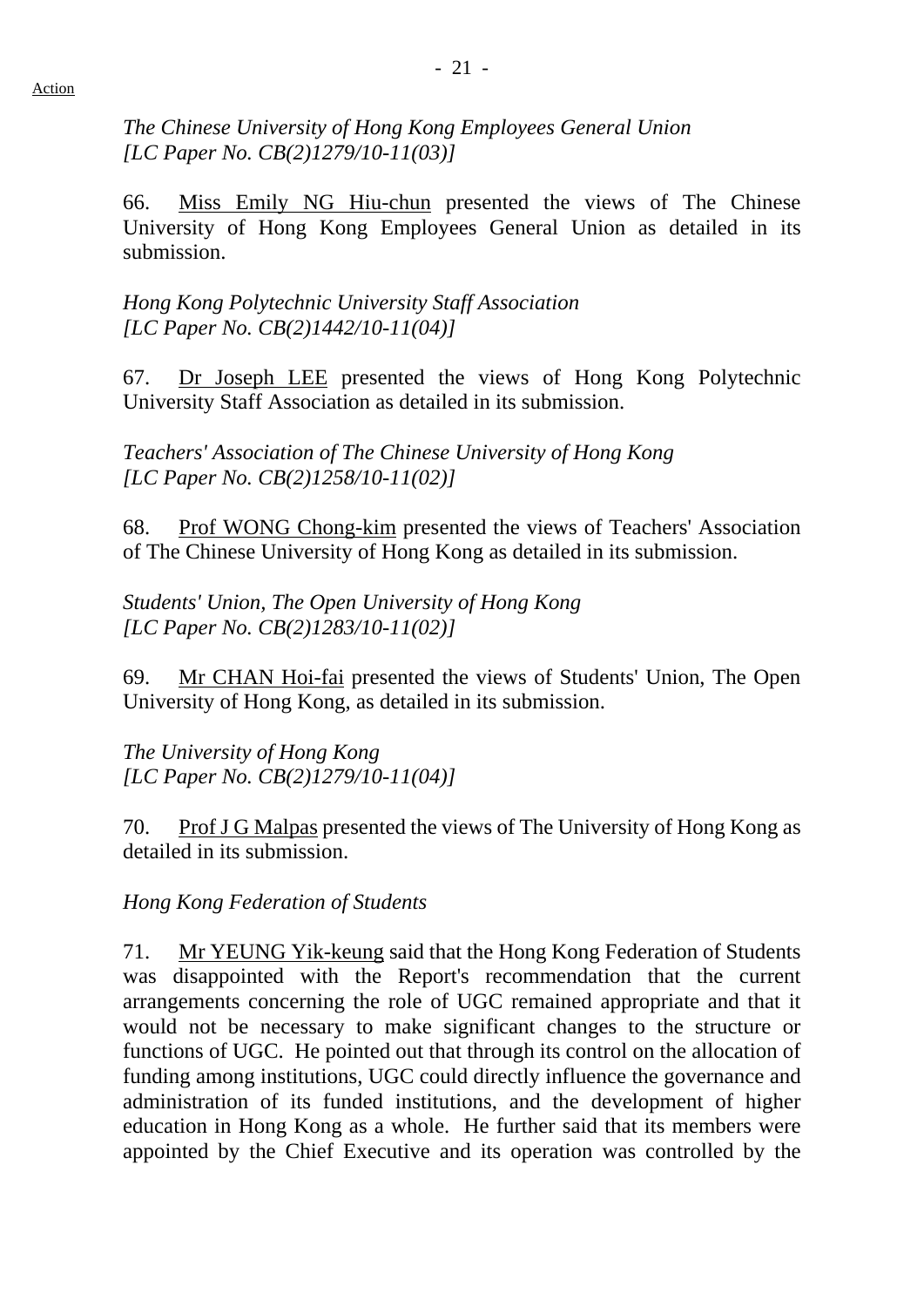Education Bureau. In his view, UCG wielded too much power and a comprehensive review on its structure and functions was long overdue.

*Hong Kong Federation of Education Workers [LC Paper No. CB(2)1279/10-11(05)]* 

72. Mr WU Siu-wai presented the views of Hong Kong Federation of Education Workers as detailed in its submission.

*Civic Party [LC Paper No. CB(2)1283/10-11(03)]* 

73. Miss Karen MAK presented the views of Civic Party as detailed in its submission.

*Young Civics [LC Paper No. CB(2)1283/10-11(04)]* 

74. Mr Justin CHIN presented the views of Young Civics as detailed in its submission.

*Committee on Education Policies of the Democratic Party* 

75. Mr LI Yiu-kee expressed reservation about the proposal of allocating more research funding on a competitive basis which, in his view, would further divide the higher education sector as small and private institutions would not be able to compete on an equal footing with the large and well established ones. He also considered that the Report had failed to address the problem of heavy teaching load of young academic staff, which left them little time to pursue research activities, thus affecting their promotion opportunities. He added that the proposed competitive research funding regime would lead to deterioration of teaching quality as institutions would be driven to focus even more resources on research rather than teaching.

*League of Social Democrats [LC Paper No. CB(2)1213/10-11(09)]* 

76. Mr YEUNG Ke-cheong presented the views of League of Social Democrats as detailed in its submission.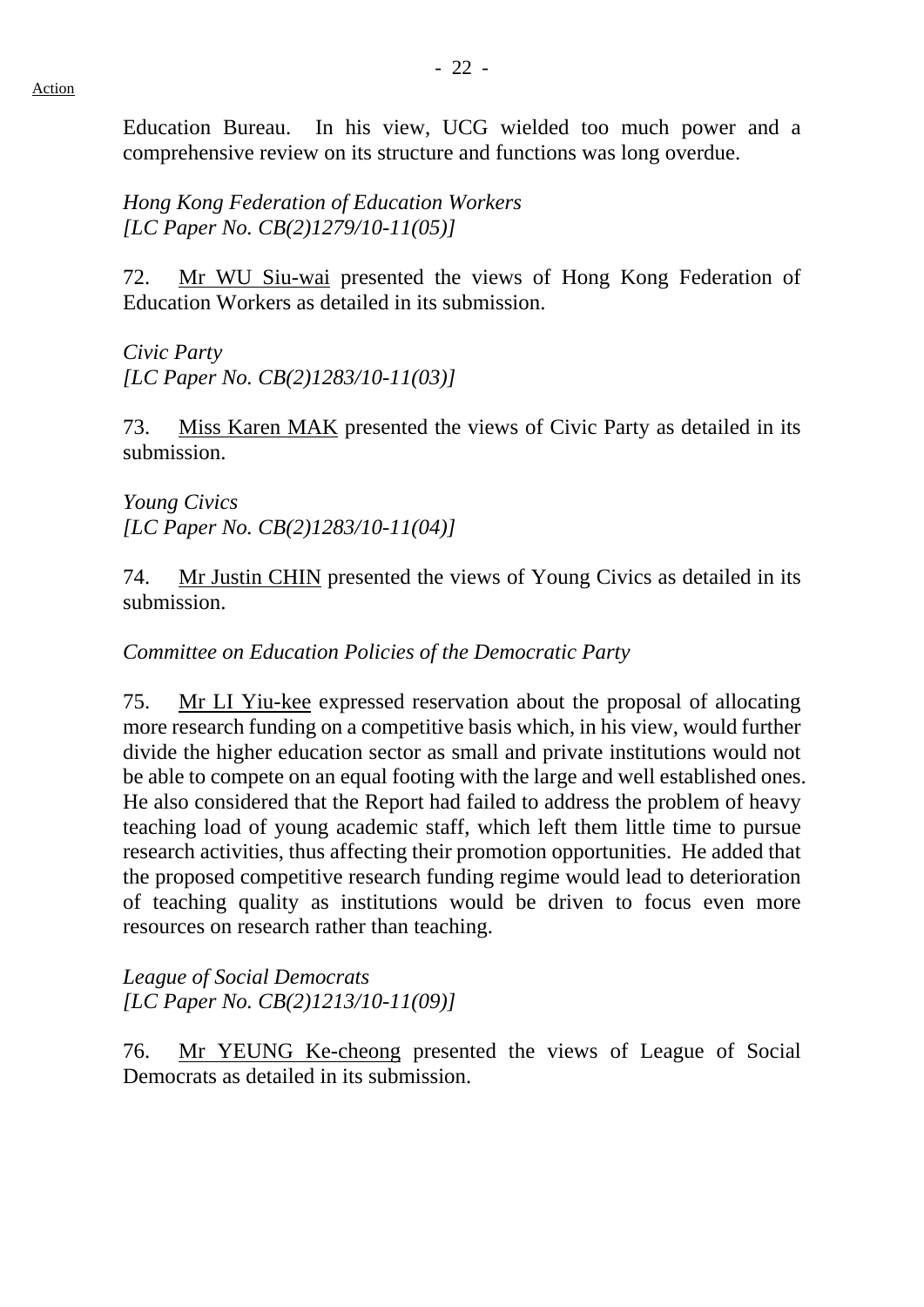*Hong Kong Institute of Vocational Education and Hong Kong Design Institute Joint Students' Union [LC Paper No. CB(2)1304/10-11(04)]* 

77. Mr Alex WU Chun-yeung presented the views of Hong Kong Institute of Vocational Education and Hong Kong Design Institute Joint Students' Union as detailed in their joint submission.

*The Council of Hong Kong Non-Profit Making Tertiary Institutions [LC Paper No. CB(2)1258/10-11(03)])* 

78. Dr CHU Hong-sheung presented the views of The Council of Hong Kong Non-Profit Making Tertiary Institutions as detailed in its submission.

#### *Education Concern Group*

79. Mr CHAN Chung-yau expressed the view that the Administration should put in more resources to facilitate the articulation of AD students to higher education.

*The Confederation of Tertiary Institutes Staff Unions [LC Paper No. CB(2)1279/10-11(06)]* 

80. Prof MA Shu-yun presented the views of The Confederation of Tertiary Institutes Staff Unions as detailed in its submission.

The Administration's response

81. US(Ed) thanked UGC for setting up the Higher Education Review Group ("Review Group") to conduct a comprehensive review on higher education in Hong Kong. Upon receipt of the Report in December 2010, the Administration had organized consultation forums to solicit the views of the UGC-funded institutions and self-financing post-secondary institutions on the recommendations of the Report. He also thanked the deputations for their views and their attendance at the meeting. The Administration would consider the views from stakeholders carefully and intended to come to a view for implementation within 2011.

82. US(Ed) noted the concerns expressed by some deputations about the proposed allocation of research funding. He pointed out that the Administration had been increasing its financial commitment to research in recent years, as evidenced by the establishment of the \$18-billion Research Endowment Fund in 2009. He further pointed out that unlike many other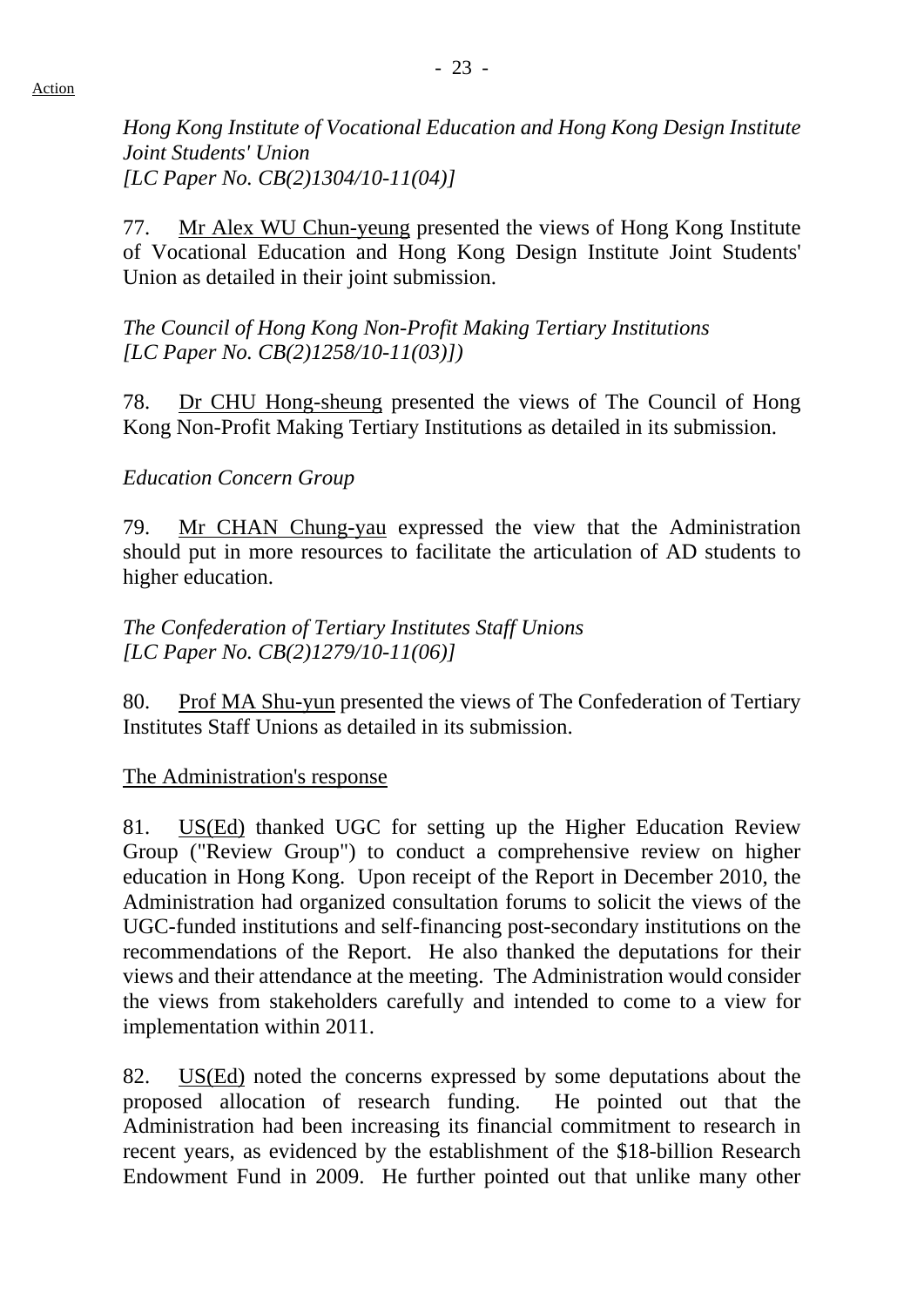advanced economies such as Japan and Singapore where the private sector was the major driver in research expenditure, the research funding for local institutions came mainly from the Government. He stressed that given the limited resources, it was important to ensure the utilization of research funding in the most effective manner.

## Response of UGC

83. Secretary General/UGC ("SG/UGC") noted that many deputations had commented on the level of research funding in Hong Kong in general and the Review Group's proposal to transfer funding from the research portion of the Block Grant to the Research Grants Council ("RGC"). As pointed out in the Report, the level of research funding in Hong Kong, which was about 0.7% to 0.75% of gross domestic product, was low by international standard. It was important to make the best use of the limited research funding; hence, the Review Group's recommendation that research funding should be allocated on a more competitive basis. He highlighted that in places where research had flourished, research funding was allocated in a highly competitive way. He stressed that the Review Group had not proposed a radical change; it had only proposed to transfer about \$1.3 billion (i.e. approximately 12% of the Block Grant) from the research portion of the Block Grant to RGC as on-costs over a period of nine years. The transferred funds would be returned to the Heads of Institutions for purposes such as research infrastructure and staffing costs and would not be used as additional funding for individual research projects under RGC.

84. SG/UGC further said that he was fully aware of the concern about the impact of the proposed research funding on the institutions, particularly for the institutions the curricula of which were principally in humanities and social sciences subjects. UGC had already announced measures under RGC to improve the way to assess humanities and social sciences research projects, such as extending the teaching relief scheme to all subjects under the Humanities and Social Sciences Panel ("the Panel"), setting up senior fellowship scheme under that Panel and the Early Career Scheme for young staff under all disciplines. The method of allocating the on-costs would also take into account the fact that humanities projects generally attracted less funding than science projects. He believed that these moves were in line with the world trend.

## Research funding

85. Prof Patrick LAU said that he had strong view on the Report's recommendation concerning allocation of research funding. He opined that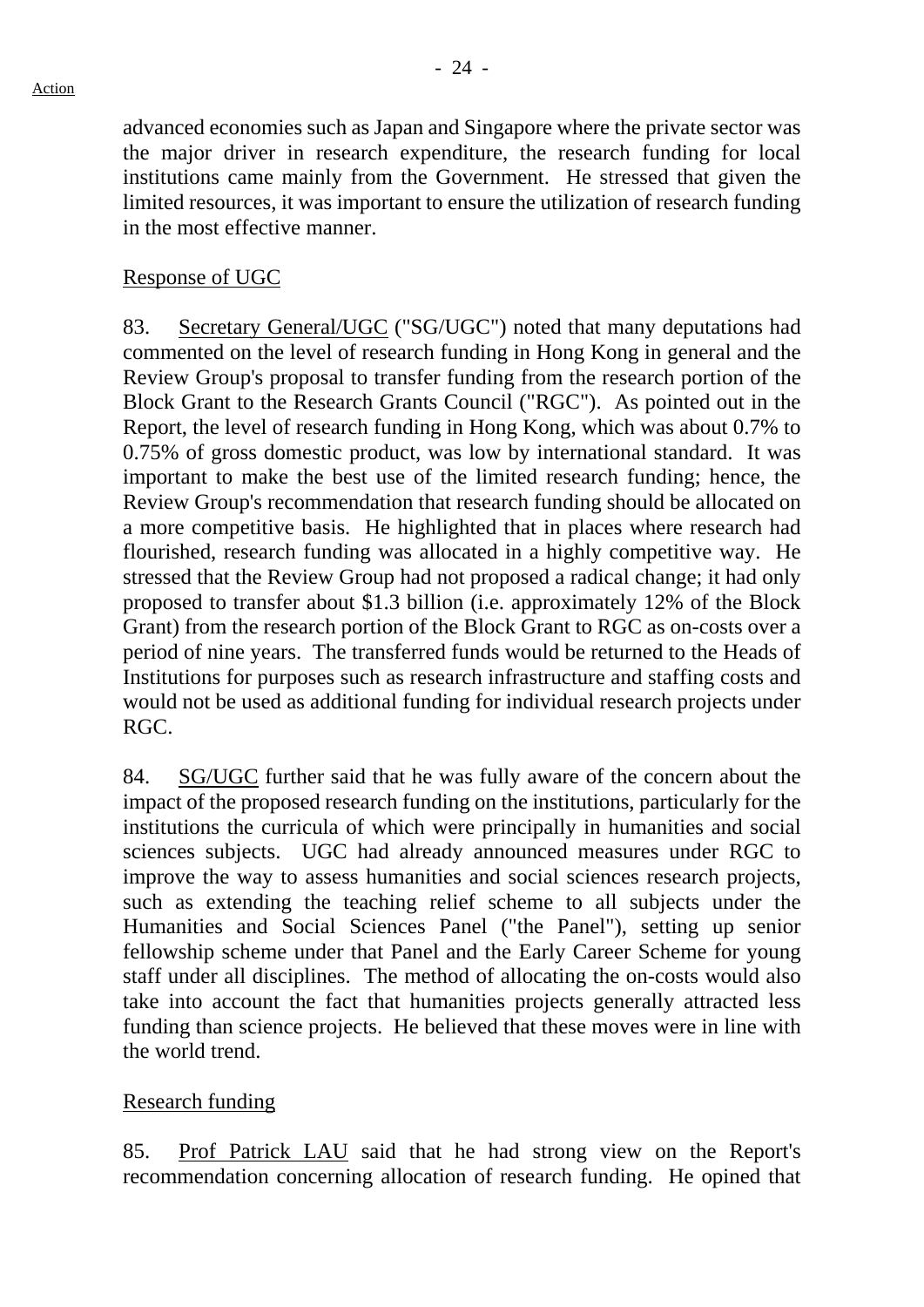the existing research funding allocated to universities was already inadequate, and was concerned that the recommendation would worsen the problem. He considered that the Panel should further discuss the issue of research funding at another meeting.

86. Dr Priscilla LEUNG declared that she was an Associate Professor of CityU. She said that she had received views from many academic and non-academic staff of different institutions expressing grave concern about the proposed transfer of a significant portion of funds from the research portion of the Block Grant to RGC for competitive bidding. They were concerned that the proposal would result in unhealthy competitions and undermine the operation of the institutions. She stressed the need for UGC to listen to the views of the frontline staff of universities. She added that many students also expressed concern that the proposal would lead to substantial increase in tuition fee. She echoed the view that the Panel should further discuss the allocation of research funding recommended in the Report.

87. Having regard to the significant bearing of the proposed allocation of research funding on the direction of the higher education sector, Mr Abraham SHEK shared the view that the Panel should further discuss the matter at meetings in future.

88. Mr CHEUNG Man-kwong said that the inequitable allocation of research funding affected not only the operation of universities but also local young academic staff of universities. He had received complaints from local young academic staff about discrimination as they were not given opportunities to conduct research. He called on UGC to allocate a reasonable portion of the research funding to local young academic staff. He echoed the concern raised by the Teachers Association of CUHK that the institutions had placed more emphasis on research than teaching. He pointed out that in some cases, professors who had won research awards were relieved from teaching duties. He considered that a mechanism should be in place to rectify the problem.

89. US(Ed) responded that the balance between teaching and research and arrangements relating to research work of young academic staff were matters within the autonomy of individual institutions.

90. SG/UGC said that there was always tension between teaching and research which was common around the world. The Report recommended that the institutions should focus more on teaching. He concurred with US(Ed) that it was for individual institutions to strike a proper balance between teaching and research and to ensure that performance in both areas were duly taken into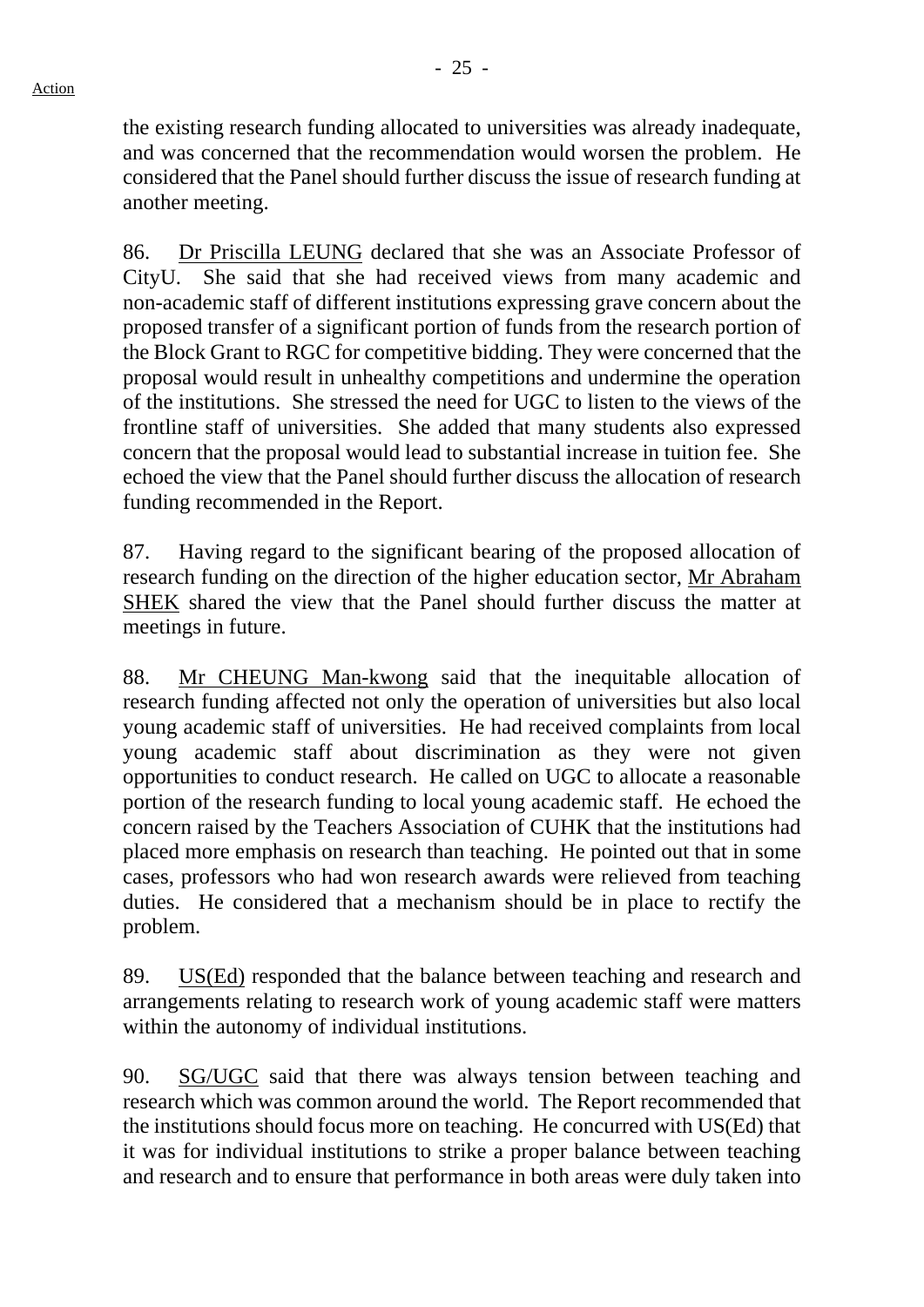account in the assessment procedures for promotion. On opportunities for young academics, SG/UGC said that an Early Career Scheme under RGC had just been introduced. The Scheme would benefit all newly appointed academics, both local and non-local ones.

91. Mr Abraham SHEK said that the primary purpose of university education was to nurture young people to be educated persons. He enquired how the recommendations in the Report would help achieve this purpose.

92. SG/UGC said that the Review Group had pointed out in Chapter 1 of its Report that apart from the transmission of academic and professional knowledge, another important task of universities was to provide whole-person education to students. The UGC-funded sector had done a lot of work to promote whole-person education, which was greatly facilitated by the move to a four-year undergraduate programme.

93. Mr Abraham SHEK said that some deputations had expressed concern that the proposed allocation of research funding would drive institutions even further to chase after research funding and to place less focus on teaching. In his view, the primary role of a teacher was to impart knowledge and values to students, rather than doing research. In his view, the proposed allocation of research funding ran counter to the purpose of providing whole-person education to students.

94. SG/UGC responded that the Report had emphasized very strongly the need for excellence in teaching. In the current Academic Development Proposals exercise, UGC had requested the institutions to place a strong emphasis on teaching and learning. He added that for teaching staff who were concerned that their institutions had focused too much on research, they could make use of the Report to persuade their institutions to place an adequate focus on teaching.

95. US(Ed) said that the Report had a substantial coverage on the importance of teaching and learning. He assured members that the Review Group was committed to the development of whole-person education in Hong Kong.

# Self-financing degree and sub-degree programmes

96. Mr CHEUNG Man-kwong said that the Administration should learn from the bitter lesson on the excessive supply of sub-degree programmes and consider amending the Post Secondary Colleges Ordinances (Cap. 320) to regulate the entry and exit requirements of self-financing degree programmes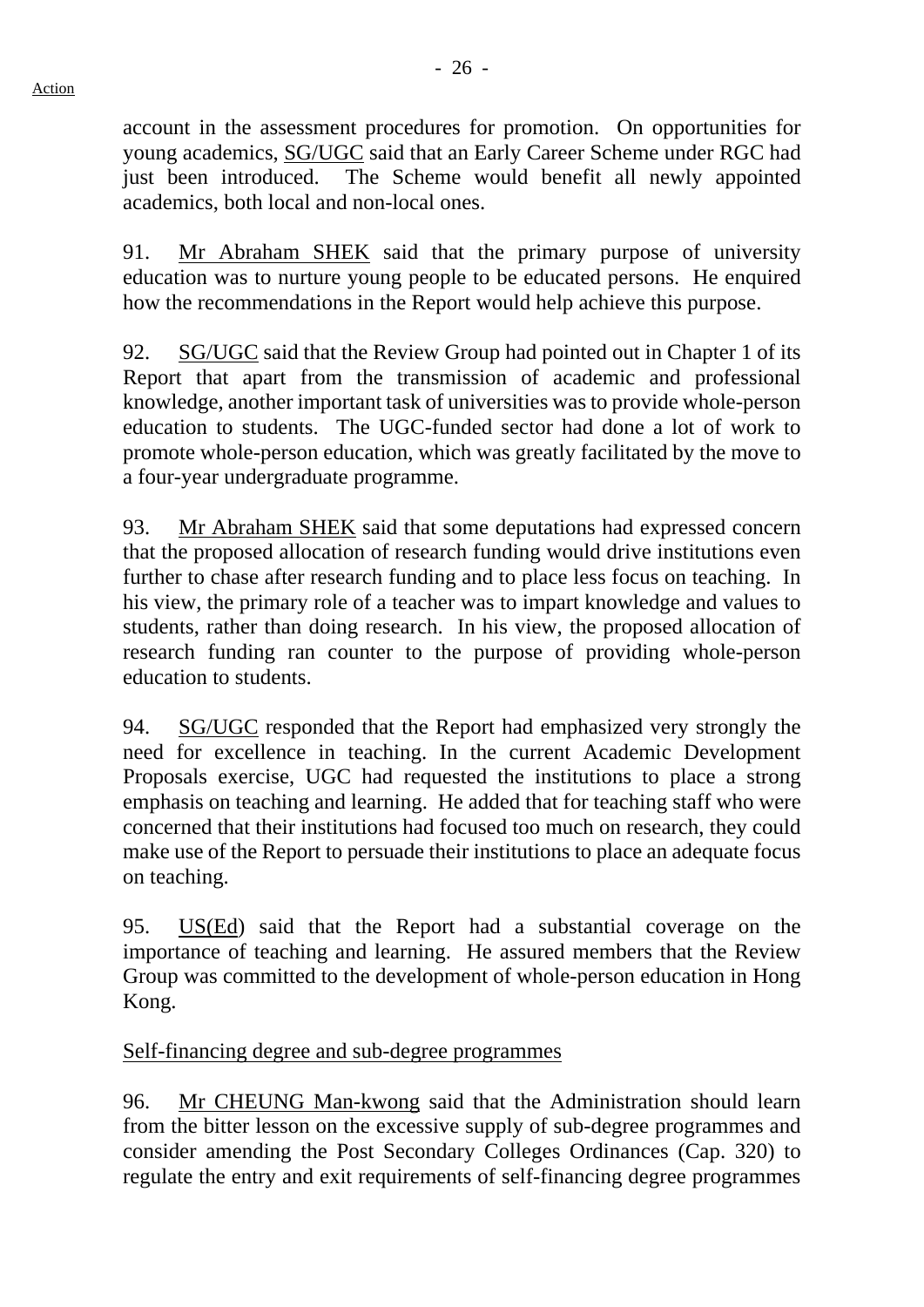97. US(Ed) responded that having regard to the rapid developments of the higher education sector over the past 10 years, such as the change from a three-year to four-year undergraduate programme and the substantial increase in the number of self-financing degree and sub-degree programmes, it was the Administration's plan to review the Post Secondary Colleges Ordinance, particularly the provisions concerning the regulation of degree programmes offered by self-financing education providers.

98. Mr CHEUNG Man-kwong further said that the Administration should consider subsidizing self-financing degree and sub-degree programmes in the form of vouchers so that needy students who were not admitted to publicly-funded institutions could be subsidized in their pursuit of quality degree and sub-degree programmes in self-financing institutions or private universities.

99. US(Ed) responded that the Administration provided publicly-funded financial assistance in the form of grants and loans to needy students enrolled in publicly-funded as well as self-financing post-secondary programmes. In addition, as reported to the Panel at its meeting on 14 February 2011, the Administration had proposed to set up the Self-financing Post-secondary Scholarship Scheme ("SPSS") under the Self-financing Post-secondary Education Fund to grant scholarships to students pursuing full-time locally-accredited self-financing sub-degree or degree programmes at non-profit-making institutions. The administration of SPSS would take reference from the HKSARG Scholarship Fund which provided scholarships for students enrolled in publicly-funded degree and above programmes.

Separation of community college operations of UGC-funded institutions from parent institutions

100. Mr CHEUNG Man-kwong recalled that a number of institutions including CityU and Lingnan University had applied for loans under the Start-up Loan Scheme for post-secondary education providers for the construction of new buildings for the operation of their sub-degree programmes. He criticized that the Administration had on the one hand granted loans to the UGC-funded institutions to construct new buildings for their sub-degree programmes but the Report had on the other hand recommended the complete separation of the operations of these sub-degree programmes from their parent institutions within three years of the acceptance of the recommendation. He said that the proposed separation would create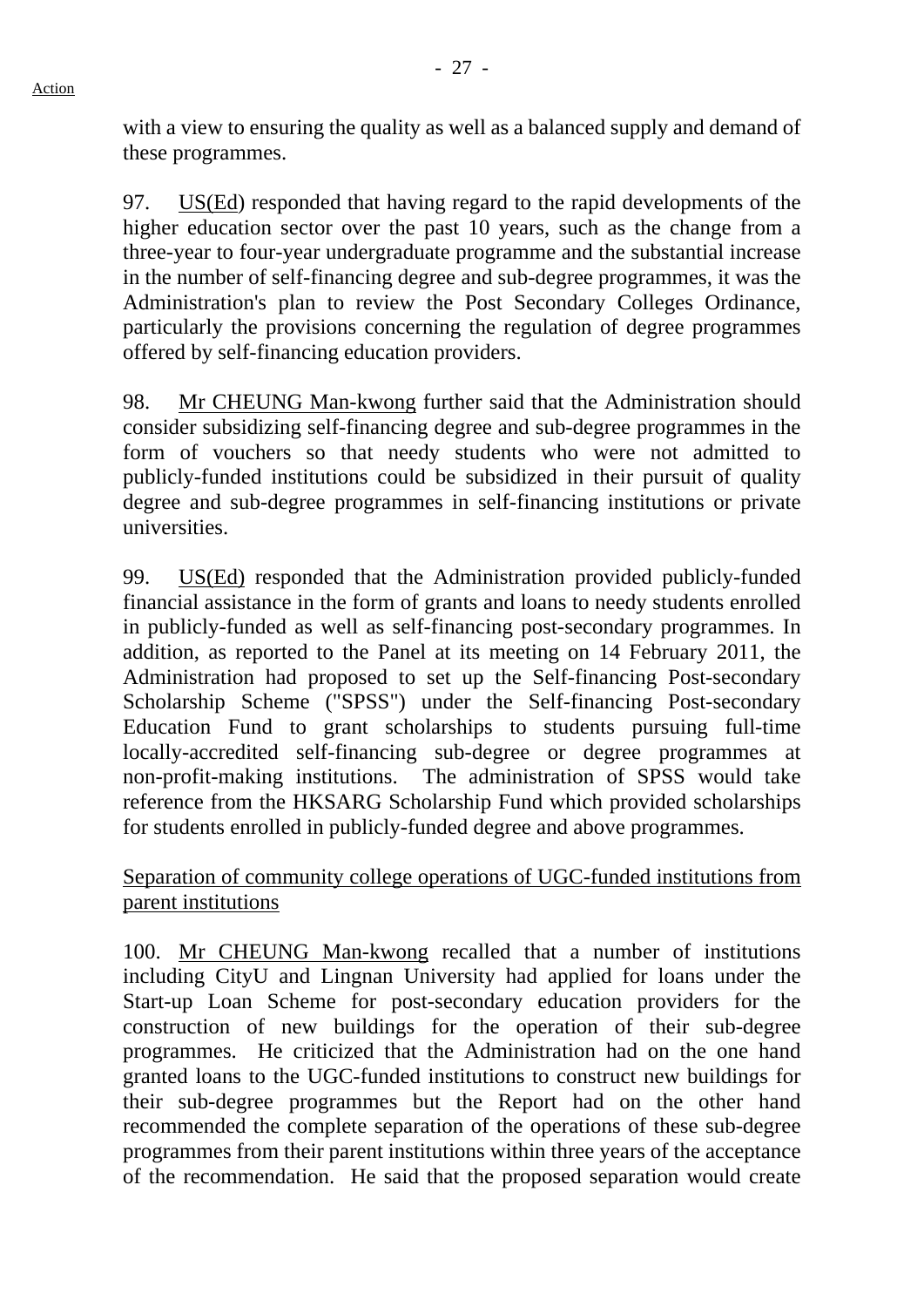great difficulties for CityU and Lingnan University and requested the Administration to resolve the difficulties faced by the institutions.

101. US(Ed) responded that the Start-up Loan Scheme provided flexible arrangements to institutions and the Administration would consider the applicants' financial viability in assessing the applications. He assured members that the Administration would continue to discuss with the institutions on the issue of the separation of community college operations from their parent institutions.

## Contract staff

102. Referring to the submission of CityU Staff Association, Mr CHEUNG Man-kwong expressed concern that contract staff accounted for some 50% of the total number of staff in many institutions, including CityU, Lingnan University, the Hong Kong Institute of Education, The Chinese University of Hong Kong, University of Hong Kong and the Hong Kong Baptist University. The same was also true for VTC, where the duration of contracts for contract staff ranged from as short as three months to one year. He said that contract staff were being discriminated against in terms of remuneration and fringe benefits and the large percentage of contract staff had affected staff morale. He enquired whether the Administration would consider implementing a policy to allow contract staff who had been employed by a university for three to six years to become substantive staff.

103. US(ED) responded that staff employment was a matter within the autonomy of individual institutions. EDB considered it inappropriate to take part in staffing matters of the institutions and had never been involved in such matters. SG/UGC agreed with US(ED)'s view.

## Role of UGC

104. Mr Albert HO said that UGC was set up as an independent body responsible for offering impartial advice to the Government on the funding of higher education in Hong Kong, while EDB was responsible for the formulation of education polices. However, it appeared to him that UGC had now taken on a different role and had attempted to influence the policy and direction of higher education and the governance of individual institutions through the allocation of funding. He stressed that any changes in the direction of the higher education sector should be effected through the formulation of policies by EDB having due regard to academic freedom and institutional autonomy. He sought clarification on the positioning of UGC.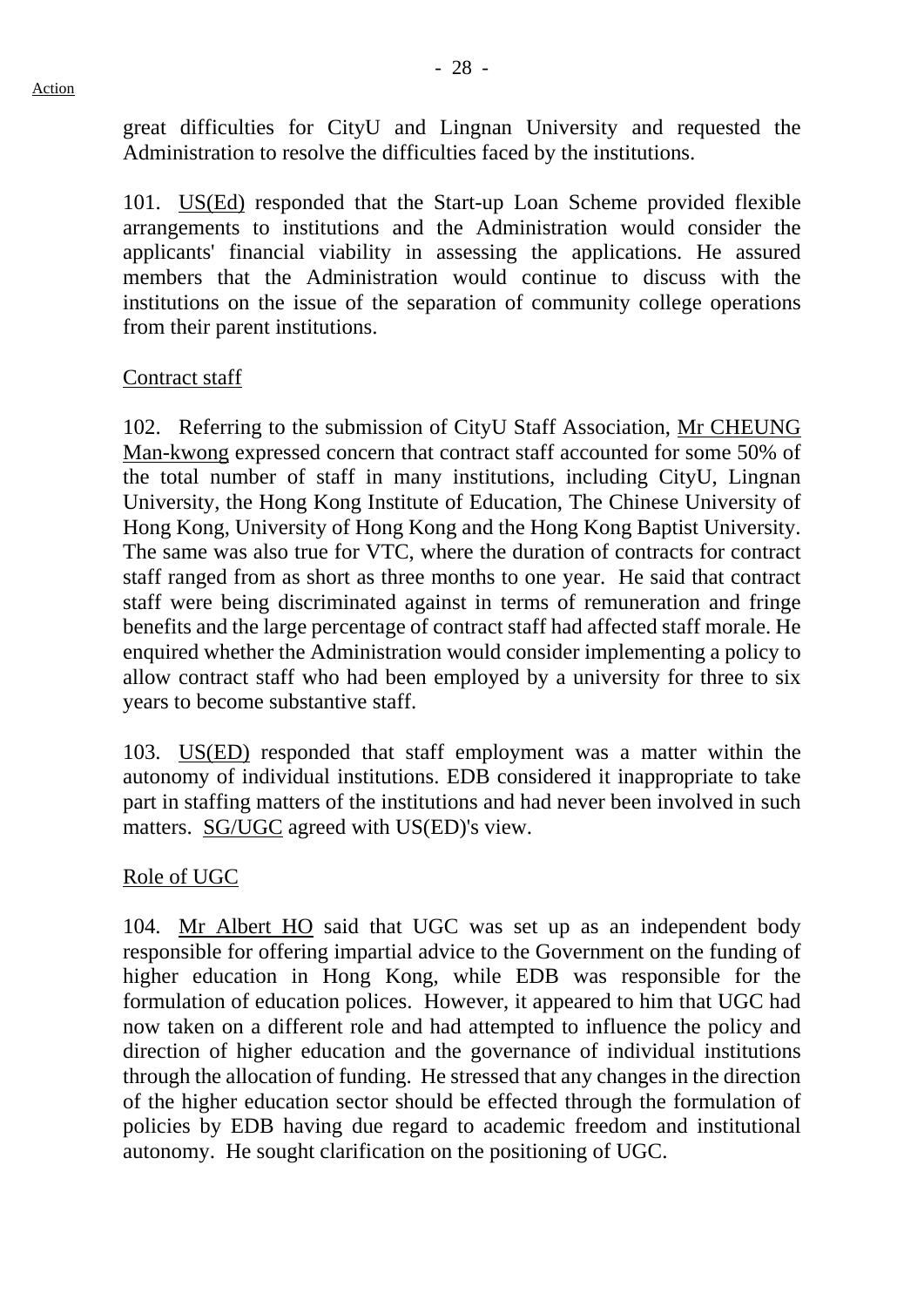105. US(Ed) responded that as the Administration considered it inappropriate for it to allocate funding directly to post-secondary institutions, UGC was set up to play the role of an intermediary between its funded institutions and the Government to act as a buffer to protect academic freedom and institutional autonomy. UGC comprised academics and community leaders who were appointed in their personal capacities. UGC's main function was to give objective and impartial advice to the Secretary for Education on the funding and development of higher education in Hong Kong. He added that it was for Secretary for Education to decide on the recommendations in the Report. In considering the recommendations in the Report, the Administration would strive to strike a balance between the views of different stakeholders and come to a consensual view on the matter.

#### Consultation with stakeholders and the way forward

106. While recognizing that the Review Group comprised eminent overseas academics and its recommendations were made in the light of relevant overseas experience and practices, Mr Albert HO considered it necessary to conduct a policy impact analysis to assess the feasibility of the recommendations and their implications on students, staff and the operation of the institutions. He was told by some staff in the institutions that the consultation on the Report had only involved the senior management of the institutions. He stressed that the release of the Report should only be a starting point for discussion and stressed the importance for the Administration to gauge the views of different levels of staff in the institutions before coming to a decision on the Report's recommendations.

107. SG/UGC said that the Review Group had made a lot of efforts to consult widely and locally before drafting the Report. The Review Group had invited views from the stakeholders and had received written views from over 30 organizations and individuals. During the consultation process, four public sessions were held to gauge the views of relevant stakeholders including students and staff of the institutions. The Chairman of the Review Group had also held face-to-face discussions with many key stakeholders in the post-secondary education sector.

108. The Chairman said that the major concerns raised by the deputations included allocation of research funding, the proposed separation of the operation of community colleges from their parent institutions, quality assurance and accreditation mechanisms and the need for a review of the existing regulatory regime for the higher education sector. She shared the view that the Report provided only a starting point for discussion and the Administration should fully consult all stakeholders, including staff unions,